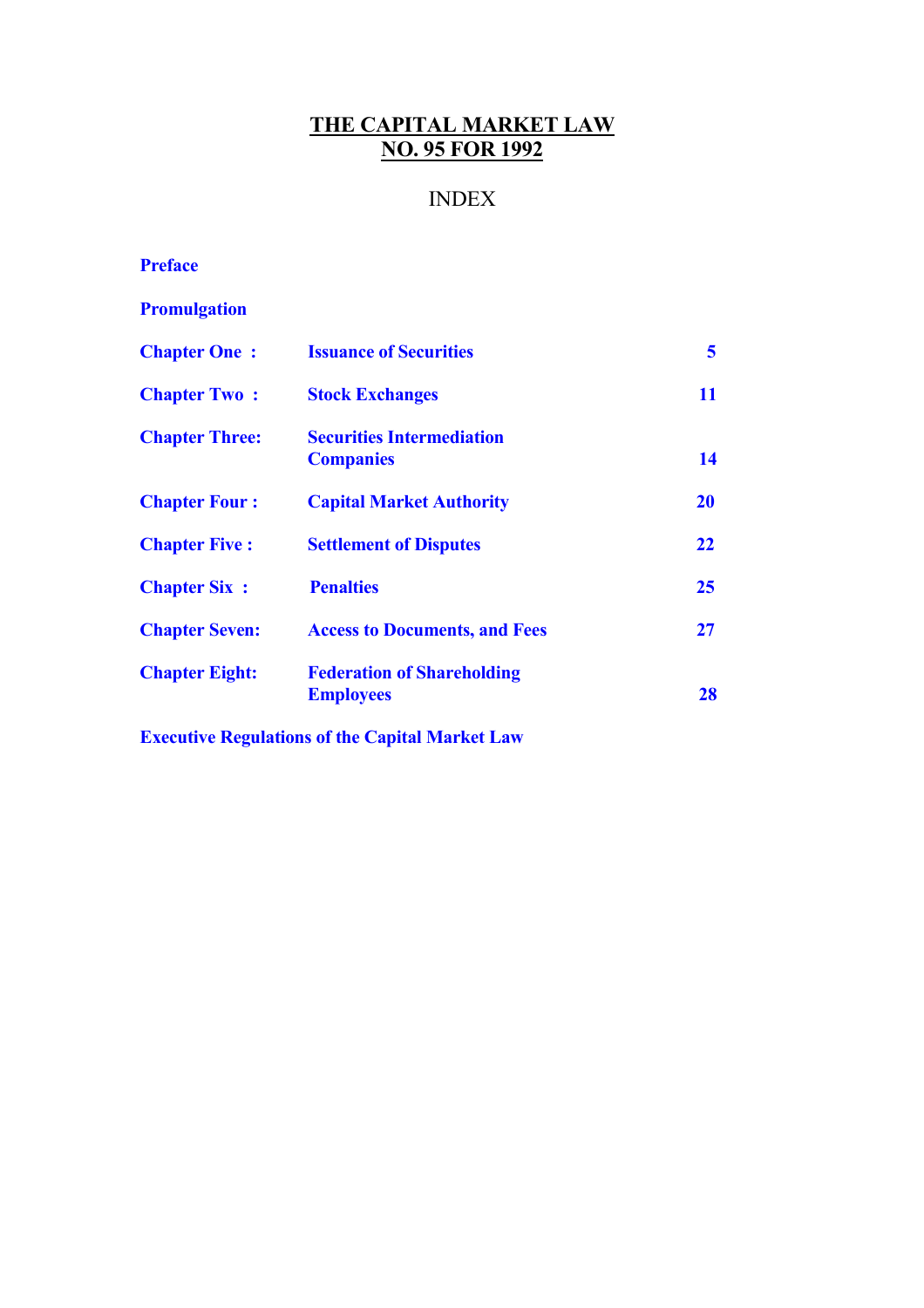### THE CAPITAL MARKET LAW NO. 95 FOR 1992 AND ITS EXECUTIVE REGULATIONS **Second Edition: May 1998**

#### PREFACE

<span id="page-1-0"></span> This law, and its executive regulations, have been prepared and enacted for the purpose of developing the capital market, fairness to and protection of investors, the integrity of markets, and the encouragement of investment. The primary objective is investor protection.

 The corporate sector and the securities market in Egypt, are governed by a legal framework and its respective regulatory provisions comprising the Company Law (159/1981), the Investment Law (230/1989), the Public Business Sector Law (203/1991), and the Capital Market Law (95/1992), as well as certain sections of the Banking Law (73/1992), the Insurance Law (10/1981).

 All corporations established in Egypt are subject to the provisions of the Company Law (Law 159/1981). The Company Law further governs Limited Liability Companies and Partnership Limited by Shares. However, certain provisions of the Company Law shall not apply to Public Sector Companies governed by Law 97/1983, as amended, the Public Business Sector Companies governed by Law 203/1991, nor to enterprises established under the provisions of the Investment Law (Law 230/1989).

 The Company Law is no longer concerned with companies that issue securities whether publicly held or closed corporation.

The Investment Law 230/1989 governs the provisions applicable to investment projects in various economic sectors. It establishes guarantees, privileges, and tax exemptions, provides for the establishment of free zones and investment therein, and regulates related activities. It exempts projects established under the Law from certain provisions of the Company Law.

 With the enactment of capital market law, comprehensive legal and regulatory framework should now enhance the efforts aiming at the definition and implementation of policy issues for a sustained development of an active, efficient, and transparent securities market. The law provides the Capital Market Authority (CMA), the legal authority and status necessary for the attainment of the objectives of insuring the effective execution and enforcement of securities market legislation and regulation. It provides also specific authority to regulate, monitor, execute, and enforce particular issues. The stated objectives of the CMA call for it to aim at organizing and developing the capital market, to supervise the efficient performance of its functions, and to channel capital resources required for economic development.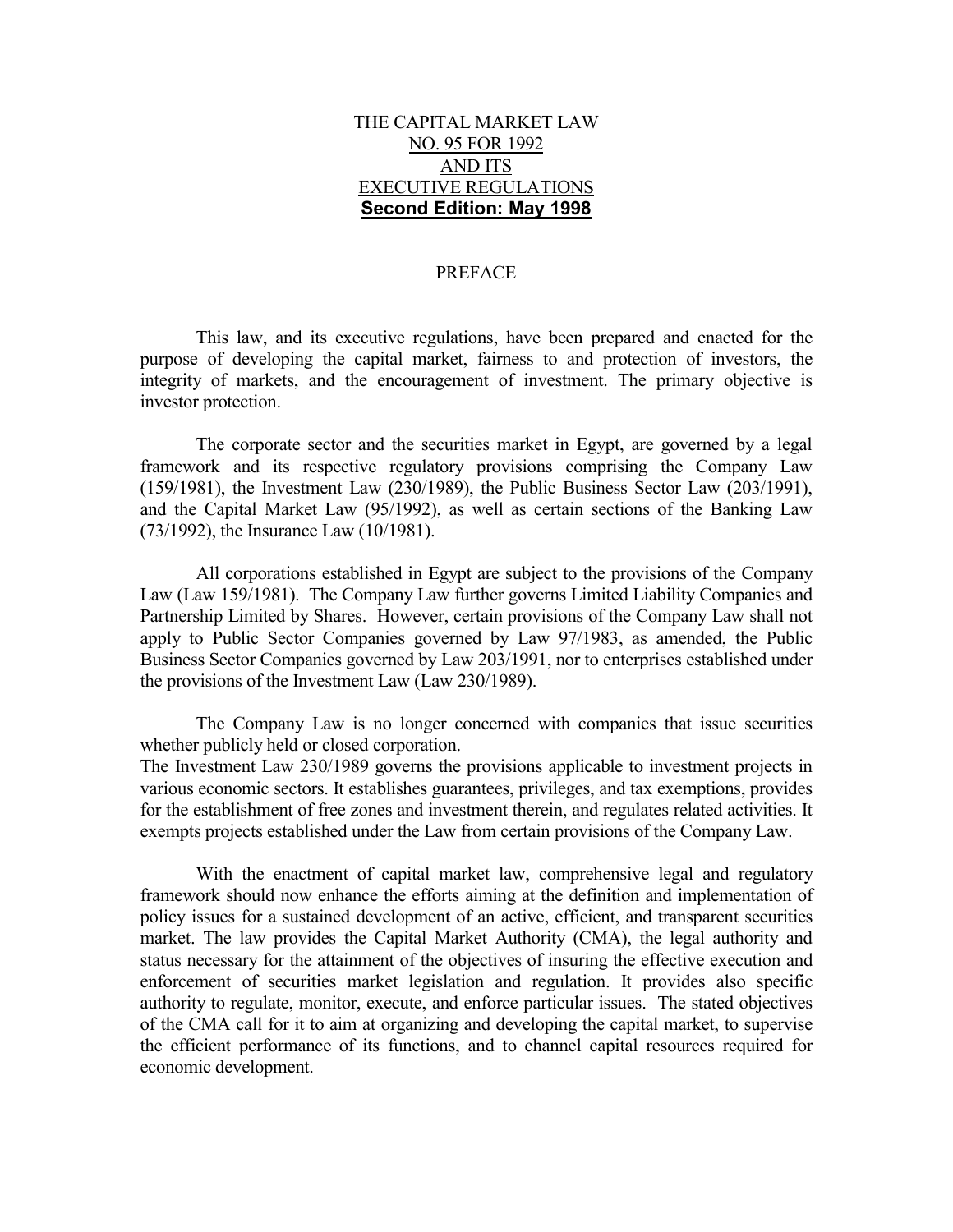The securities market law requires full disclosure of information to investors, either by way of prospectus for offer and sell of securities, continuous disclosure of financial statements and reports audited according to international standards of accounting and auditing, proxy statements, and immediate disclosure of material information, favorable or adverse. The further provides for the establishment of securities financial intermediaries including mutual funds, to be organized by nationals and non-nationals on equal footing.

 Barriers on market accessibility have been removed either for companies engaged in securities intermediation, or for individuals buying and selling securities for their own accounts. Foreign securities can be listed and traded on the stock exchanges, once they meet the listing requirements of such exchanges.

In this connection, no limitations on corporate securities ownerships by non-nationals accept such limitations that may be defined by the company statute.

 The following text is a translation of the provisions of the Law and its executive regulations. It is understood that in the event of discrepancy between the English and Arabic text, the Arabic version of the law and the respective executive regulations shall prevail.

> Dr. M. H. Fag El-NOUR Chairman

July 1994.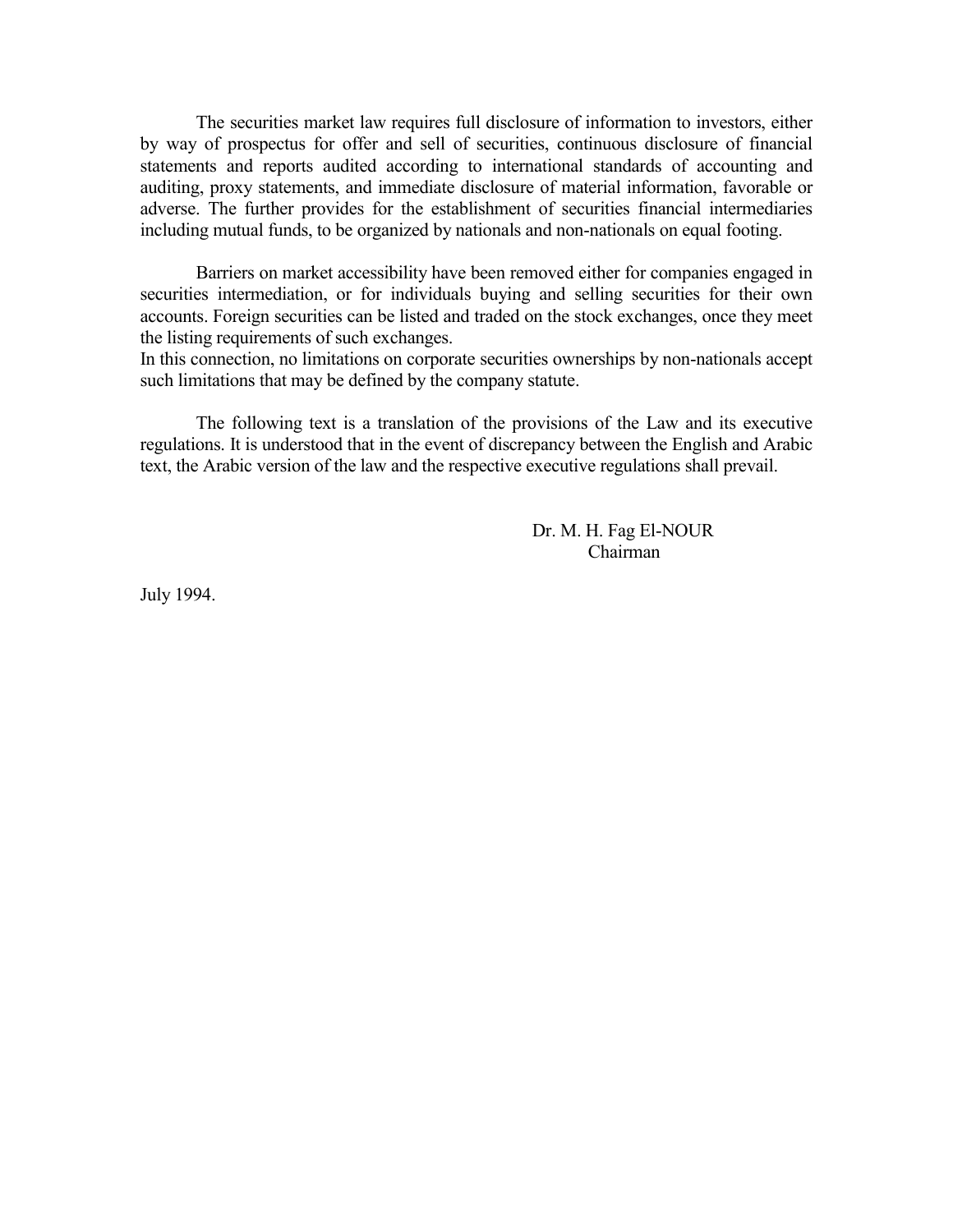### LAW No. 95 for 1992 PROMULGATING THE LAW OF CAPITAL MARKET

<span id="page-3-0"></span>In the Name of the people The President of the Republic The People's Assembly sanctioned the law hereto and we promulgated:

### **FIRST ARTICLE**

The provisions of the law hereto shall be applicable with regard to the regulation of capital market.

The provisions of the law on Joint Stock Companies, Partnerships Limited by Shares Companies and Limited Liability Companies, promulgated by Law No. l59/l98l shall apply in such case where there is no specific provision hereunder.

#### SECOND ARTICLE

In application of the provisions of the law hereto, the "Authority" or the "Administrative body" wherever they are stated in the law hereto and its executive regulations, or in the Law NO.l59/l98l and its executive regulations, shall mean "The Capital Market Authority"; The "Chairman of the Authority" shall mean the "Chairman of the Board of Directors of the Capital Market Authority", and the "Minister" shall mean the "Minister of Economy and Foreign Trade".

#### **THIRD ARTICLE**

Based on a proposal by the Chairman of Board of Directors of the Capital Market Authority, the Minister of Economy and Foreign Trade shall issue the executive regulations of the law hereto, within three months from its effective date.

Pending the act of issuing the executive regulations and the decrees implementing the law hereto, the provisions, rules and procedures, which are in force at the date of enactment of the law hereto, shall continue in force as much as they are not in discord with its provisions.

#### **FORTH ARTICLE**

With due regard to the provisions of Article 25 of the law hereto, the Law No. l6l/l957 on General Regulations of the Stock Exchange shall be abrogated.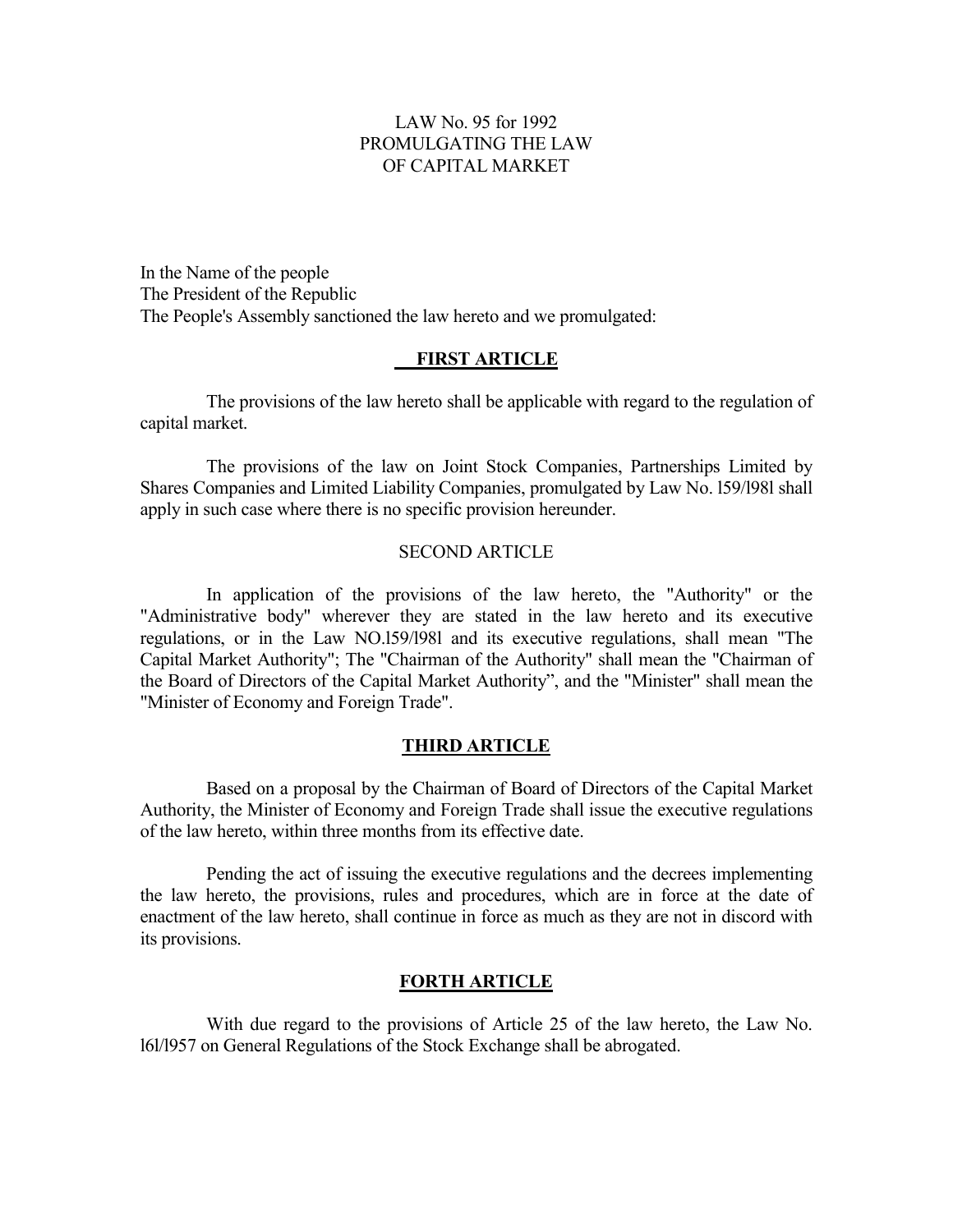Any provision in other laws countervailing the provisions of the law hereto, shall be abrogated.

### FIFTH ARTICLE

This law shall be published in the Official Gazette and enacted on the day following the date of publication.

This law shall be stamped with the seal of State and executed as one of its laws.

Issued at the Presidency on Zul-Hijja 21st., l412 H. (dated June 22, l992).

Hosni Mubarak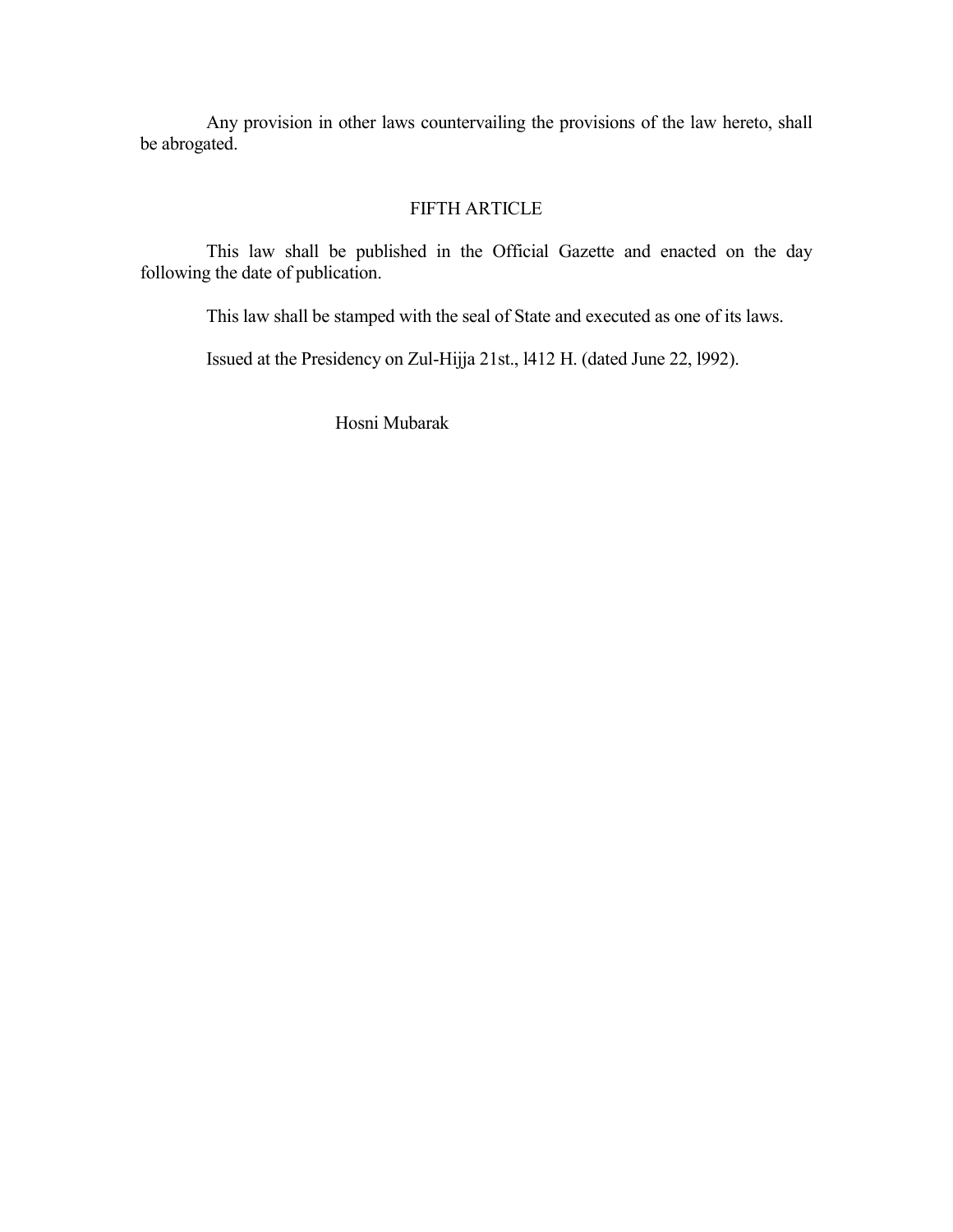### CAPITAL MARKET LAW No. 95 for 1992

#### CHAPTER ONE

#### ISSUANCE OF SECURITIES

### Article (1)

<span id="page-5-0"></span> The capital of the joint-stock company, and the shareholding in the partnership limited by company shares, shall be divided into nominal<sup>1</sup> shares of equal value. Companies may issue bearer shares within the limits and in accordance with the rules, procedures and conditions specified by The Executive Regulations. The bearer shares shall not have voting power.

The nominal value<sup>2</sup> of the share shall be specified by the company statute and shall not be less than Five Egyptian Pounds (LE. 5) and not more than One Thousand Pounds (LE. 1000). The companies, which are already established at the time of enactment of this law, shall not be governed by such a provision.

The share shall not be divisible.

 In case of capital increase, the company may issue the new shares with a different value than previous issues. The new shares shall have the same rights and obligations of the previous issues.

 The Executive Regulations shall stipulate such information, which the shares must include, and specify the manner of replacing lost or damaged shares and what may ensue to these shares when the statute of the company is amended.

 The Executive Regulations shall stipulate the rules governing the offering of shares for public subscription.

#### Article (2)

 Every company before issuing securities should notify the Authority. If the Authority does not object within three weeks, the company may proceed with the issuing arrangements. This is without prejudice to any other provision of this law.

 The Executive Regulations shall define the information contents of the notification and the documents to be attached thereto.

 $\overline{a}$ 

**<sup>1</sup> Registered Shares - in owner's name.** 

**<sup>2</sup> Par Value**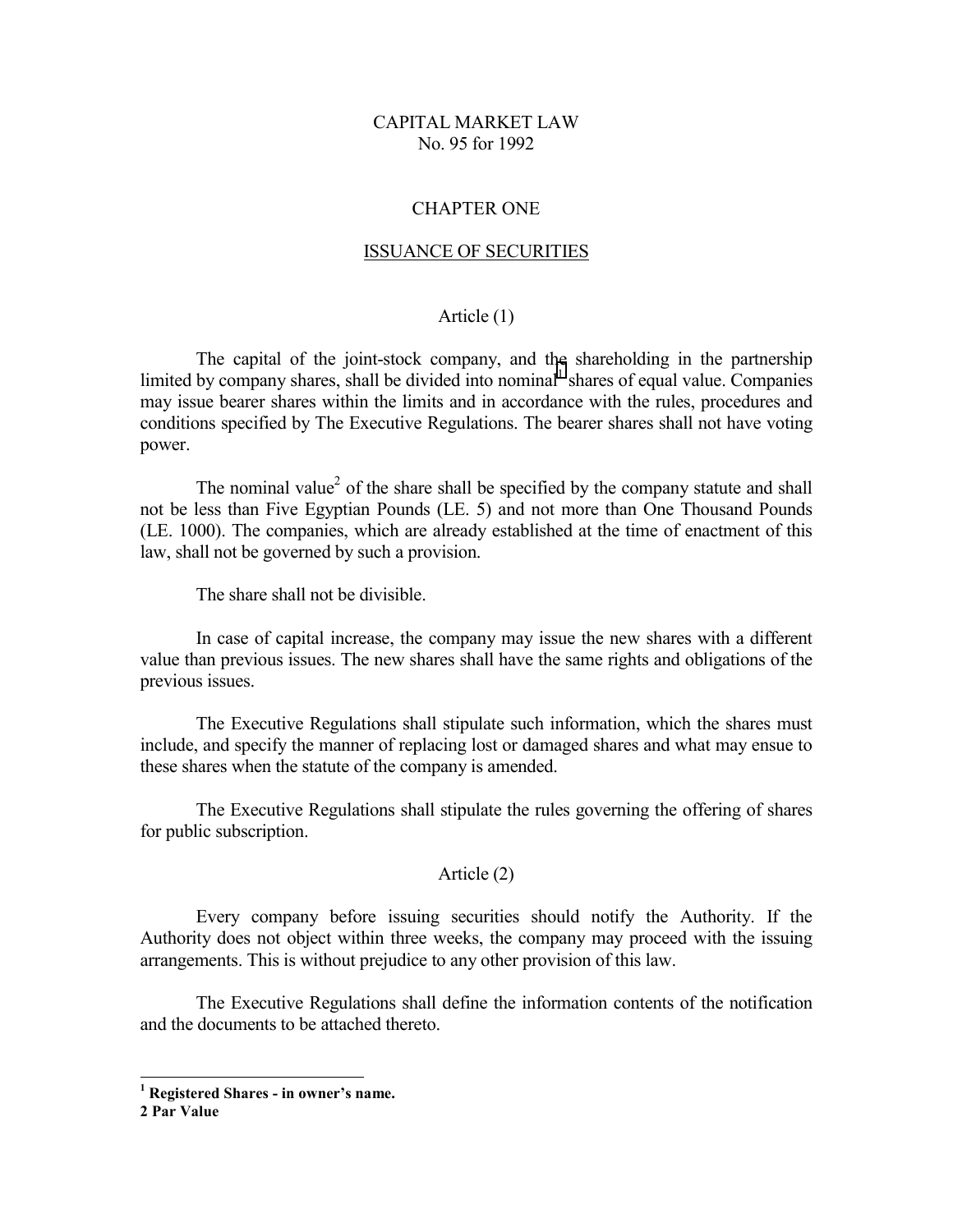#### Article (3)

 The value of shares, which are issued for payment in kind, or in case of merger, should be equal to the value of the in- kind payment, or the merged assets, as defined by the relevant valuation committee<sup>2</sup>. The proponents to this valuation shall have the right to contest to the Contesting Committee stipulated in Chapter Five of this Law and subject to the rules and procedures stipulated in the Executive Regulations.

 The proponent to the in- kind payment may, however, pay the difference in cash or he may withdraw.

 In all cases, issuance of such shares shall not be permitted until the date of contest has elapsed, or the contest has been ruled.

#### Article (4)

 No offer of securities by any company, including Public Business Sector Companies<sup>3</sup>, and Public Sector Companies<sup>4</sup>, shall be made for public subscription without a prospectus to be filed with and certified by the Authority, and publishing in two widely circulated daily morning newspapers, one of which at least should be an Arabic newspaper.

 The prospectus should be prepared according to the forms provided by the Authority.

#### Article (5)

 The prospectus of a company at incorporation should disclose the following information: -

- 1. Purpose and duration of the company.
- 2. Issued and paid up capital of the company.
- 3. Characteristics of the shares being offered and the terms of offer.
- 4. Names of the founders, the capital subscribed by each and the payment in kind, if any.
- 5. The company's plan for the use of proceeds of sale and its expected results.
- 6. Places where the certified prospectus could be obtained.
- 7. Any other information as defined by the Executive Regulations.

 Other types of prospectus should, in addition to the information stipulated in the preceding paragraph, disclose the following information:

l

**<sup>1</sup> Specified by Company Law 159/1981**

**<sup>2</sup> Governed by Law 203/1991**

**<sup>3</sup> Governed by Law 97/1983.**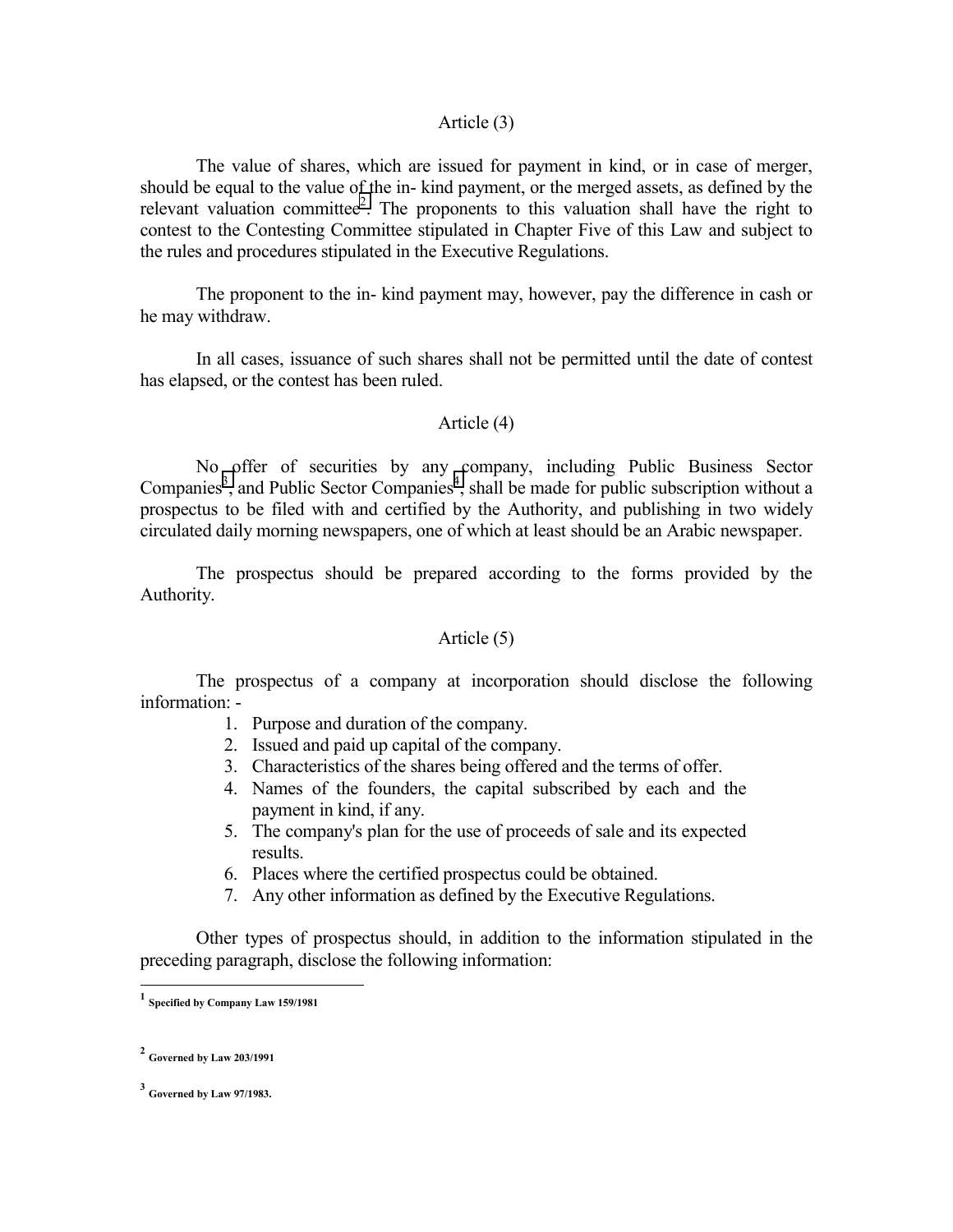- 1. Business history of the company.
- 2. Names of the board members, directors and responsible officers and their experiences.
- 3. Name and ownership percentage of each shareholder of nominal shares who owns more than five percent of the company's shares.
- 4. A brief of audited financial statements of the last three years, or for the period from the date of company incorporation whichever is less; prepared in accordance with the disclosure rules stipulated in the Executive Regulations and using the forms provided by the Authority.

### Article (6)

 Every company offering securities for public subscription is required to provide the Authority with its semi-annual activity and progress reports, disclosing data and information revealing its actual financial position.

 The company's balance sheet and other financial statements should be prepared in accordance with the accounting standards and auditing principles as specified, or referred to, by the Executive Regulations.

 The company should notify the Authority a month prior to the general assembly meeting of its balance sheet and other financial statements as well as reports of the board of directors and that of company's auditor.

 The Authority may examine the aforementioned documents, or entrust other specialized agencies to carry out such an examination. It shall notify the company with its remarks accordingly specifying necessary amendments to these documents. If the company does not comply with such a notification, the Authority shall publish its remarks and required amendments at the expense of the company and in accordance with the procedure stipulated in the following paragraph.

 The company shall publish an adequate summary of its semi- annual reports and annual financial statements in two daily morning and widely circulated newspapers, one of which at least is an Arabic newspaper.

 Every company should disclose immediately any material information which would affect its business or its financial position and publish an adequate summery of this information in two daily morning and widely circulated newspapers, one of which at least is an Arabic newspaper.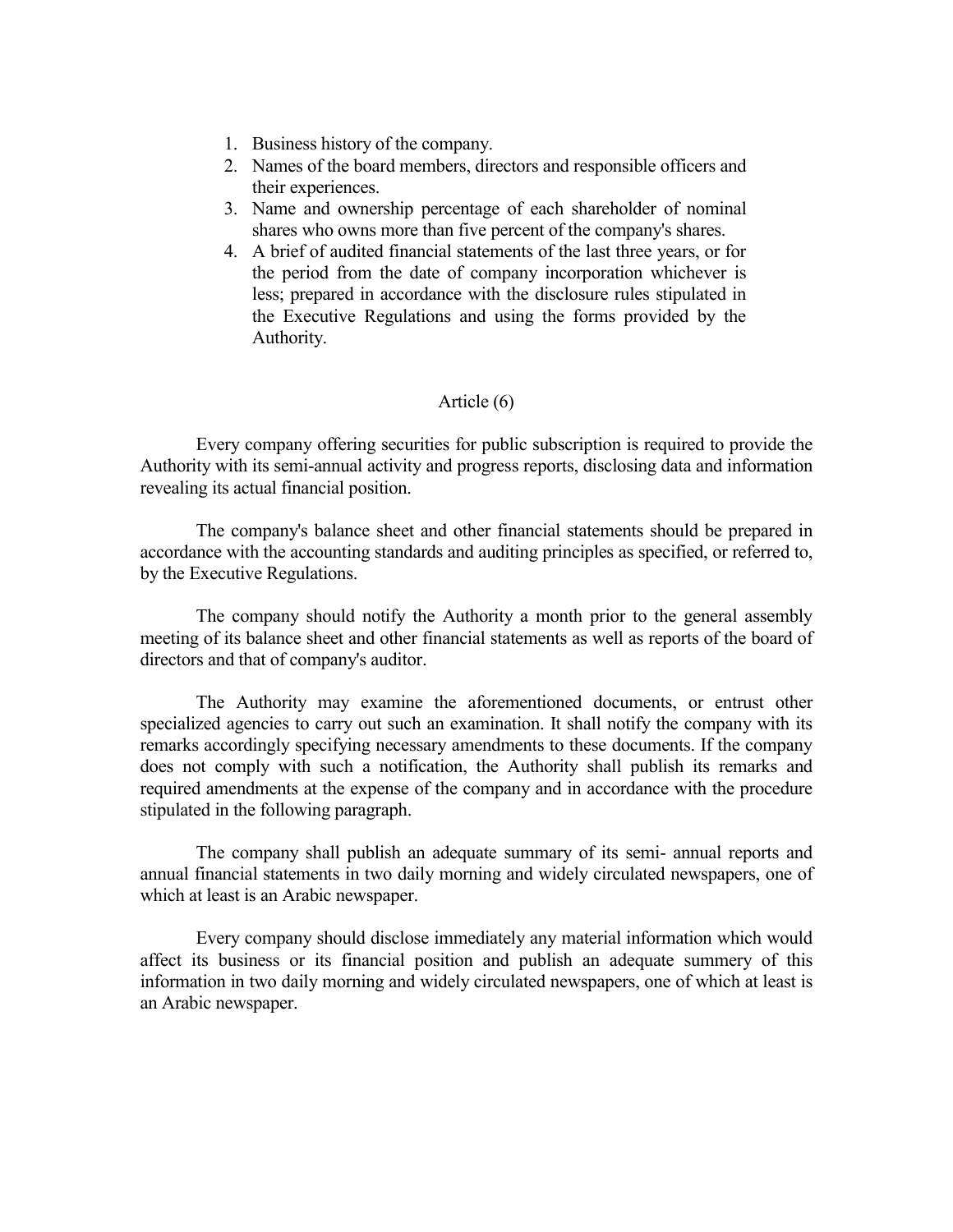#### Article (7)

 The company and its auditors shall provide the Authority with the information and documentation it may require verifying the contents of the prospectus, the periodic reports and the financial statements.

#### Article (8)

 Any shareholder who wishes to acquire more than ten percent of the nominal shares of any company offering its shares for public subscription shall notify the company at least two weeks before the transaction.

 The company shall inform every shareholder, who owns no lees than one percent of its shares, of this intention within one week of receiving the notification.

 Violation of the provision of paragraph one of this article shall result in the cancellation of the transaction. This is without prejudice to the questioning of the violator of this provision.

 The provisions of the preceding paragraphs shall apply in case a board member, or any of the employees of the company wishes to acquire more than five percent of the nominal shares of the company.

 The stipulated procedure in this article should be followed before any transaction results in the increase of the ownership percentages indicated in paragraphs one and four.

 The Executive Regulations shall stipulate the rules governing such transactions and the procedures governing the notification and announcement processes.

#### Article (9)

 A shareholder cannot represent in the general assembly, by way of proxy, a number of votes more than the limit stipulated in the Executive Regulations.

### Article (10)

 The Board of the Authority, upon a petition on substantive reasons by a number of shareholders who own no less than five percent of the company shares, may suspend, after verification, the decisions of the general assembly of the company that are taken unfairly in favor of a given group of shareholders, or causing harm to them, or unfairly bringing about a benefit to the members of the board of directors or others.

 The concerned shareholders should appeal to the arbitration council, which is defined in chapter five of this law, to request the nullification of the decisions of the general assembly, within 15 days from the date of the suspension decision. In case this action is not taken within such a period, the suspension decision shall be nullified.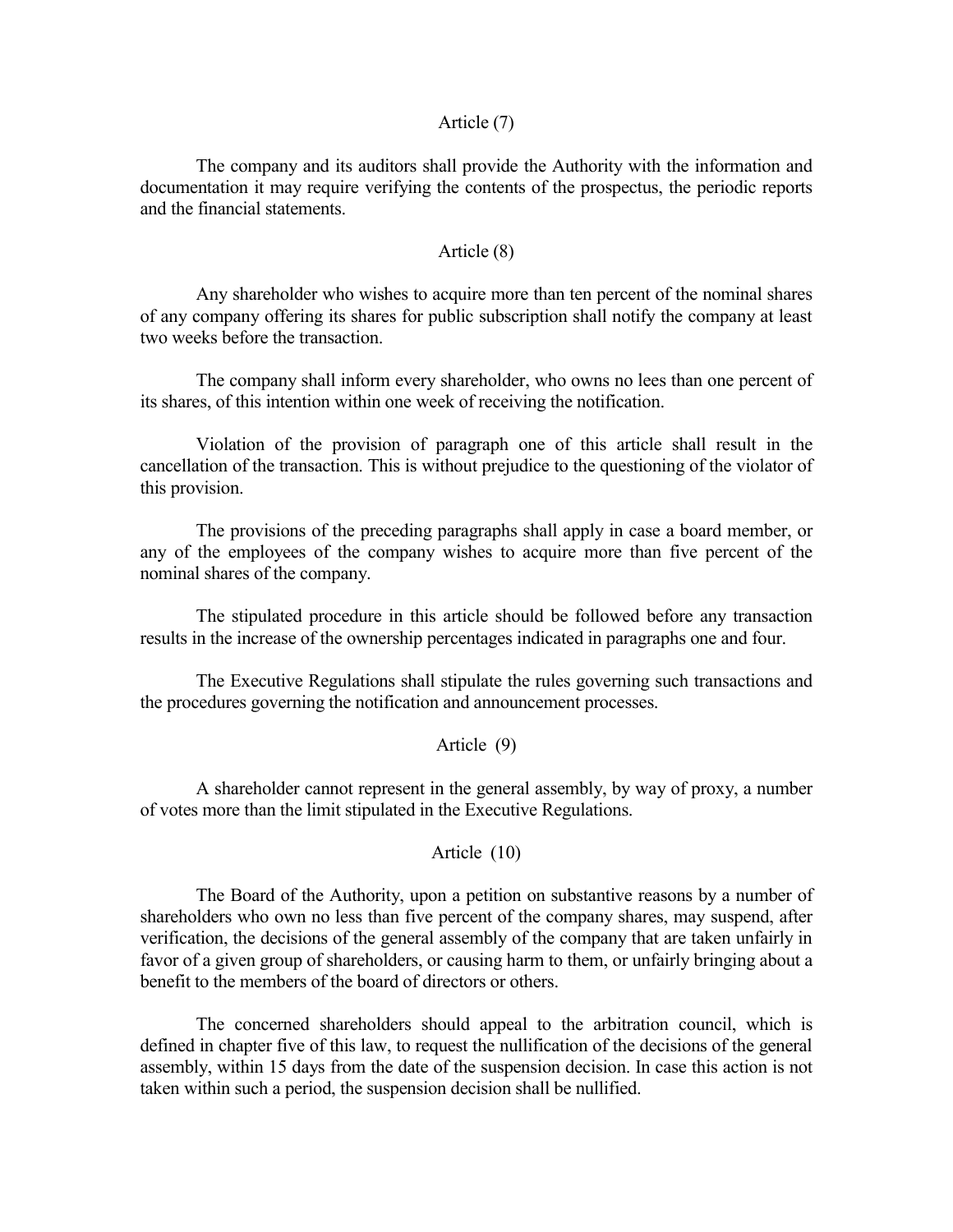### Article (11)

 Without prejudice to the tax exemptions set forth for shares of companies listed on the stock exchanges at the date of enactment of this law, the shares on the list which is specified in item A of Article 16 of this law shall be exempted from stamp duties and the dividends of these shares shall be also exempted from the general income tax.

 Capital gains shall be subject to a two percent tax, to be paid by the seller. The collection of this tax shall be governed by regulations to be issued by the Minister of Finance in agreement with the Minister of Economy.<sup>5</sup>

### Article (12)

Issuance of bonds, financial notes and other securities $<sup>6</sup>$ , whether nominal or bearer,</sup> shall be subject to the approval of the company's general assembly and according to the rules and procedures stipulated by the Executive Regulations. The general assembly approval should include the return on issued bonds, financial notes and other securities, as well as the basis of calculating that return, regardless of the limits stipulated in any other law.

 The offering of bonds, financial notes and other securities to the public will be subject to approval by the Authority.

#### Article (13)

 Holders of the same issue of bonds, financial notes and other securities, may form an association to protect the common interest of its members, and shall have a legal representative from amongst its members, to be selected and dismissed according to the provisions and rules set by the Executive Regulations. He must neither have direct or indirect relations with to the company, nor a conflicting interest with the members of the association.

 The association representative shall act to protect the common interest of the association versus the company and others as well as represent the association before the courts within the duties assigned to him by the association in a valid meeting.

 The Authority should be notified of the formation of such an association and the name of its representative, as well as receive copies of its resolutions.

 The Executive Regulations shall stipulate the rules and procedures regarding convening the association's meetings, who is vested to convene the meeting, the venue and

 **1 This paragraph of the Article has been cancelled by Law No. 89 issued on 30 June 1996; therefore no capital gains tax is levied.** 

**<sup>2</sup> Other than equity.**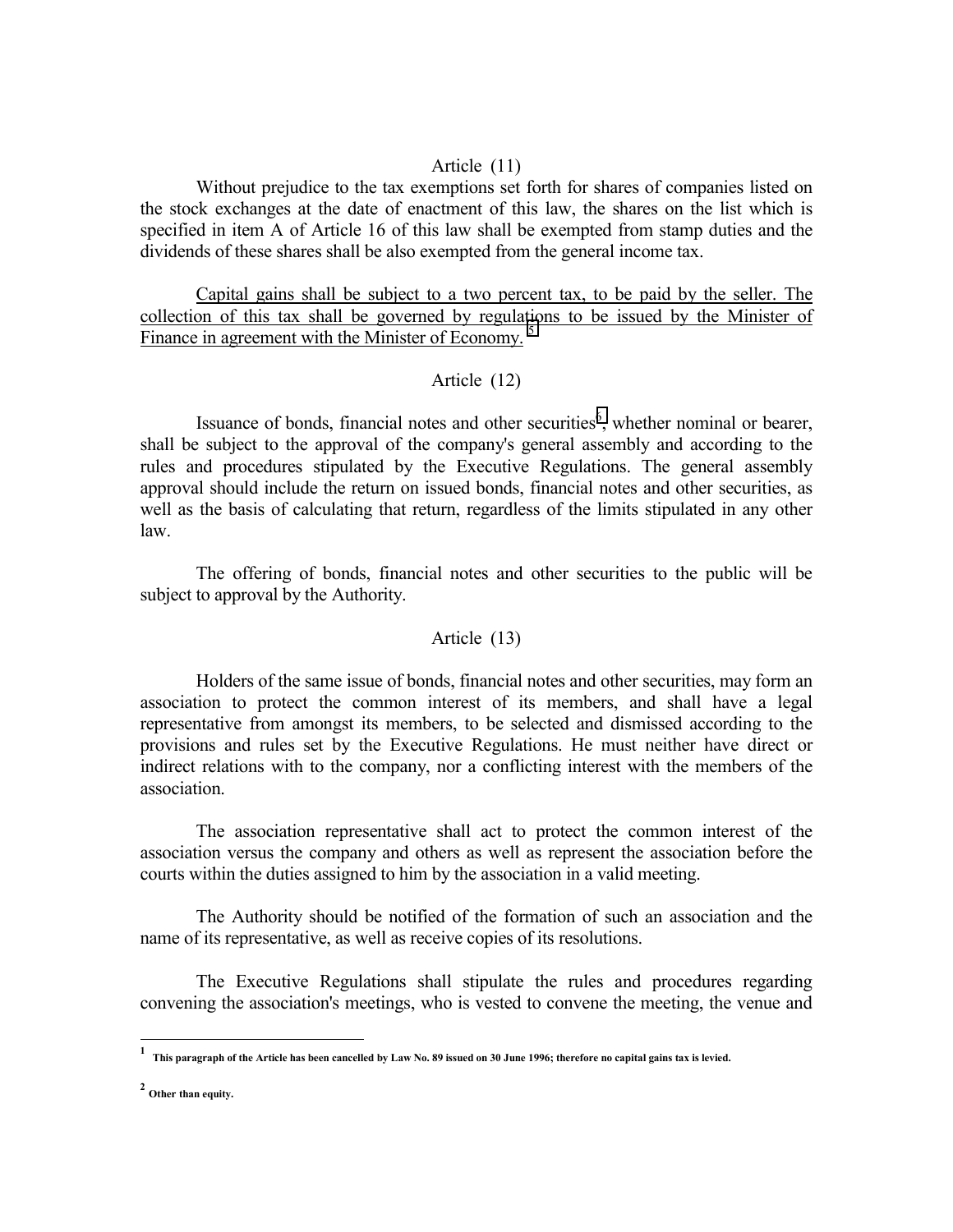the voting process, as well as the relation between the association and the company as well as with the Authority.

### Article (14)

 Without prejudice to the tax exemptions set forth for bonds and financial notes issued by companies listed on the stock exchange, at the date this law is enacted; the bonds, financial notes, and other similar securities -irrespective of the issuing entity - which are listed on the stock exchange list specified by item (A) of Article 16 of this law, shall be exempted from stamp duties. Returns on such securities shall be also exempted from movable capital tax and the general income tax.

Capital gains of any of these securities shall be subject to a two percent tax to be paid by the seller. The collection of such a tax shall be governed by regulations to be issued by the Minister of Finance in agreement with the Minister of Economy.

 $\overline{a}$ 

<sup>7</sup> This paragraph of the Article has been cancelled by Law No. 89 issued on 30 June 1996; therefore no capital gains tax is levied.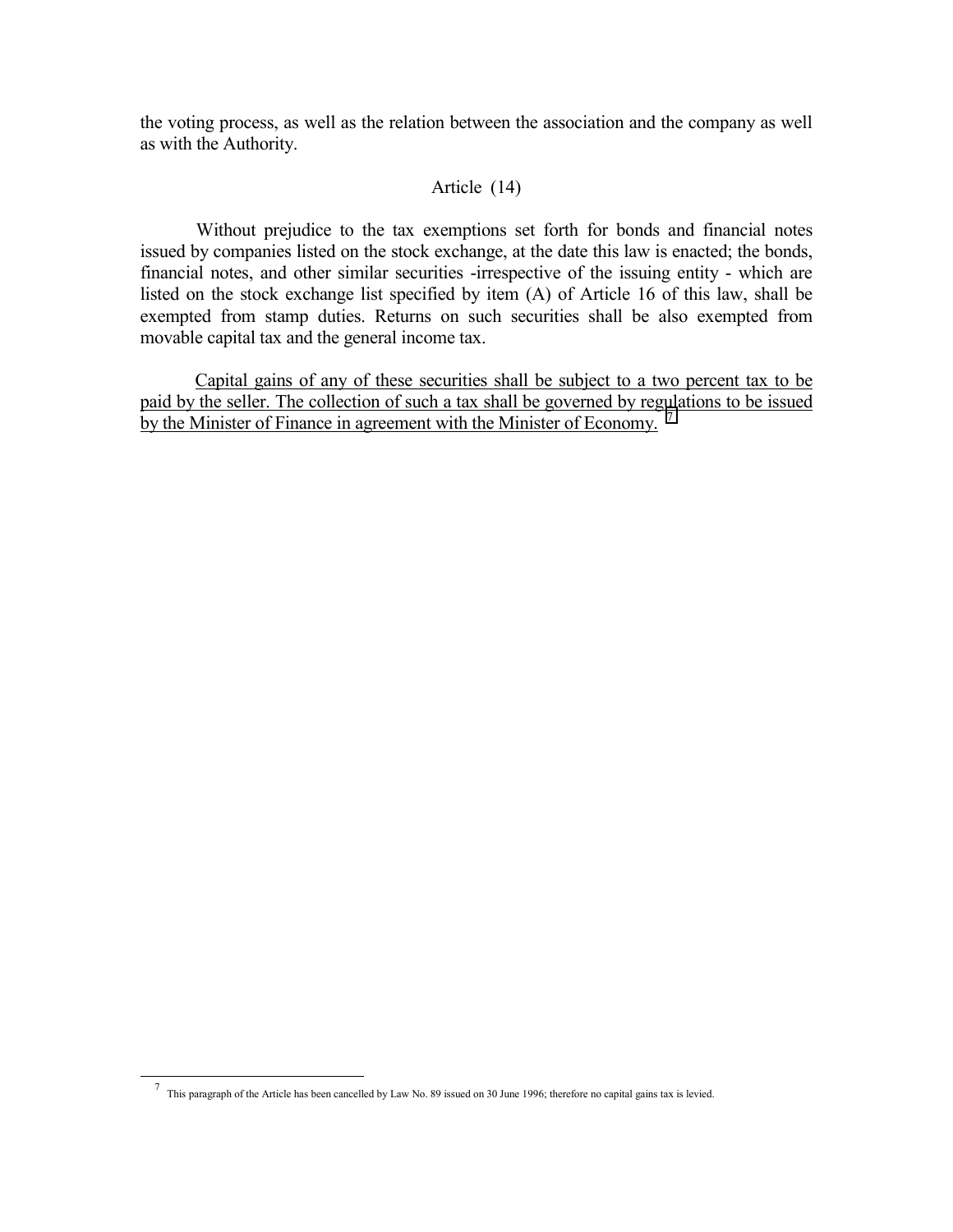#### CHAPTER TWO

#### STOCK EXCHANGES

#### Article (15)

<span id="page-11-0"></span>Securities may be listed and traded in a market place called the Stock Exchange.

 No securities shall be listed on more than one stock exchange, with the exception of Cairo and Alexandria Stock Exchanges which are established at the date of enactment of this law where the security shall be listed on both with one listing fee to be divided between the two stock exchanges.

#### Article (16)

 Listing of securities on the stock exchange shall be made upon the request of the issuer. Listing and de-listing of securities on the stock exchange shall be decided upon by the stock exchange, and according to the conditions set by the Board of the Authority. Listing shall be in two types of lists:

A. List (A): for the listing of the following securities:

- 1. Shares of public subscription companies which meet the following conditions:
	- a) The nominal shares offered to the public shall not be less than 30% of the total company shares.
	- b) The subscribers to the offered shares should not be less than l50 subscribers, even if they are non-Egyptians.

 In case the trading of company shares results in the reduction of the number of shareholders to less than 100, and for more than three consecutive or separated months during the fiscal year of the company, the shares shall be considered de-listed by law and transferred to list B of the stock exchange.

- 1. Bonds, financial notes, and other securities offered to the public by joint stock and by limited partnership companies, provided that they fulfill the conditions stated in paragraphs (a) and (b) above.
- 2. The securities issued by the Government and offered to the public.
- 3. Shares and other securities of the Public Sector Companies, and the Public Business Sector Companies.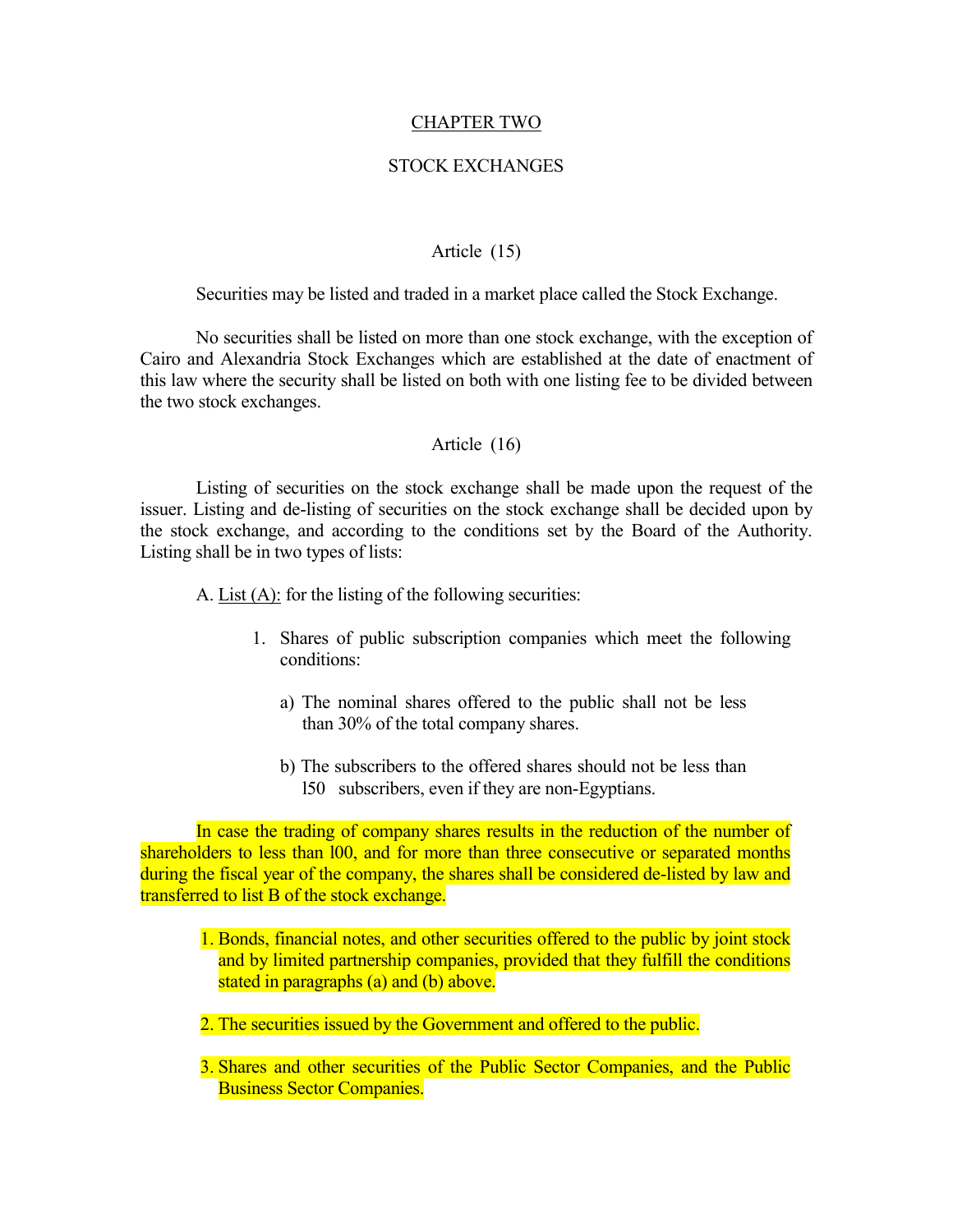- B. List (B): on which the following securities shall be listed:
	- 1. Shares and the other securities that do not meet with the listing conditions of list (A).
	- 2. Foreign securities.

### Article (17)

 Securities shall not be traded outside the stock exchange on which they are listed, otherwise trading shall be unlawful.

 Transactions of unlisted securities should be announced in the stock exchange according to the rules specified by the Authority's Board of Directors.

 The stock exchange shall provide the Authority with the information and the periodic reports as specified by the Executive Regulations.

### Article (18)

Only licensed companies shall carry out transactions of securities, which are listed on the stock exchange, otherwise trading shall be unlawful. Such companies have to guarantee the transaction. The Executive Regulations shall define the activities that these companies are prohibited to carry out.

### Article (19)

 The stock exchange shall maintain a registry of all securities intermediary companies that operate therein. The fee for such registration shall be Ten Thousand Egyptian Pounds (LE.10000), and an annual membership fee equal to one percent (1%) of the company's capital and shall not exceed Five Thousand Egyptian Pounds (LE.5000).

### Article (20)

 The Executive Regulations shall stipulate the rules and procedures governing the trading operations, clearance and settlement, and the publishing of trading information.

Article (21)

 The chairman of stock exchange may suspend trading offers and bids aiming at price manipulation.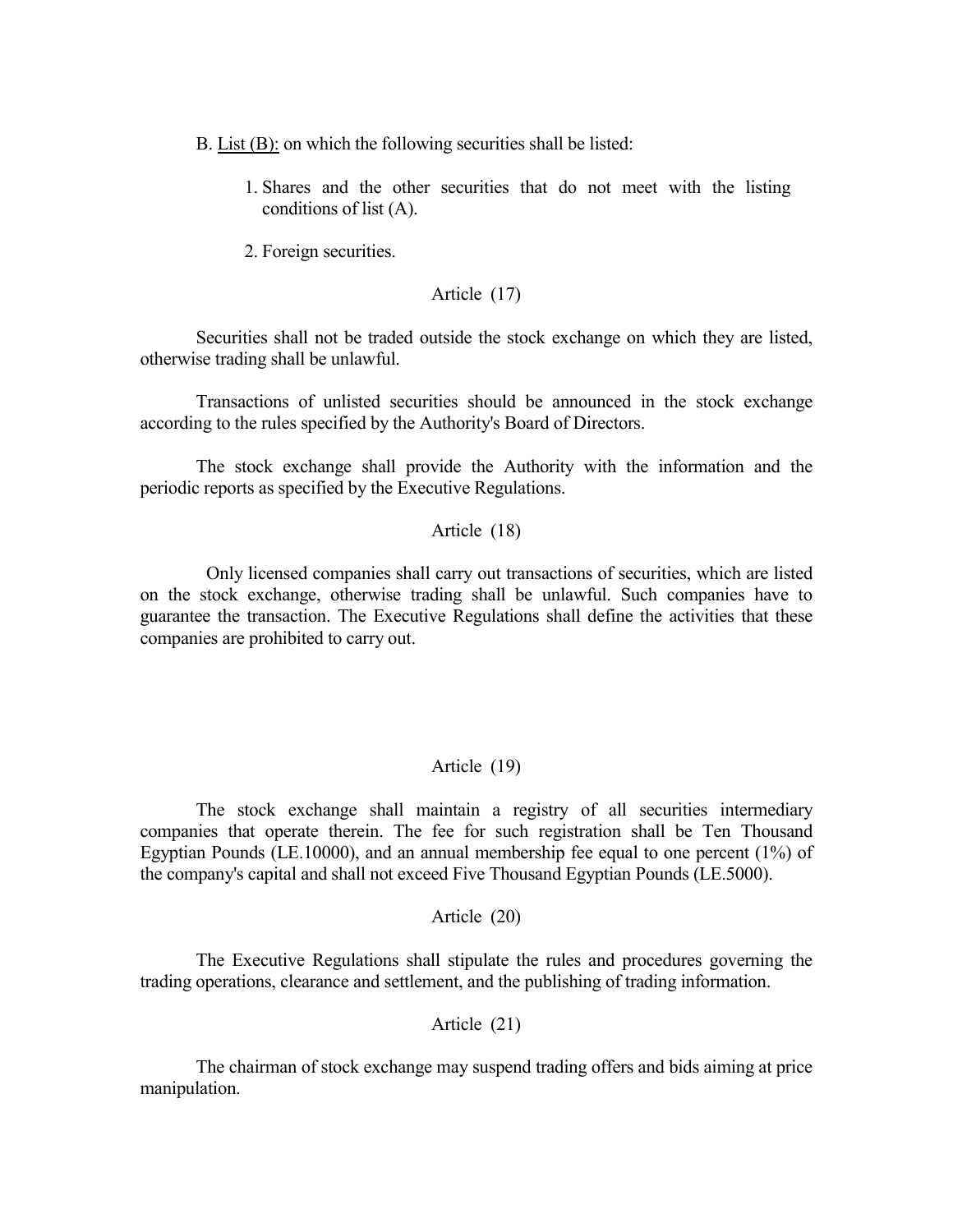He may revoke transactions which violate the laws, its executive regulations and decrees related to their implementation, or which have been carried out with manipulated prices.

 He may also suspend the trading of a given security in case its continuing transactions causes harm to the market or to participants in the market.

The Chairman of the Authority may take any of the preceding actions at due time.

### Article (22)

 In case of emergency, the Chairman of the Authority may decide to assign maximum and minimum levels of trading prices, according to the closing prices of the day preceding his decision. These assigned prices shall be imposed on all stock exchanges.

 The Minister should be informed of such a decision immediately and he may suspend the decision and determine how prices are assigned, and measures to control transactions in the stock exchanges.

 The Minister may, on his accord, decide on the necessary measures to be taken in the forgoing circumstances.

#### Article (23)

 A special insurance fund, with a judicial entity, shall be established, to insure the securities investors against the non-commercial risks emanating from the activities of the intermediary companies.

 This fund shall be established pursuant to a decision by the Prime Minister, and upon to a proposal by the Authority's Board to be presented by the Minister.

 The decree establishing the fund shall define the management system of such a fund, its relation to the member companies, contribution of each to its resources, the rules governing the investment and use of these resources, the type of risks to be insured by the fund, and the basis of compensations thereof.

#### Article (24)

 Upon a proposal by the Board of the Authority, the Minister shall define the brokerage commission system, and the maximum limits of the stock exchange operations fees.

 He shall also specify the listing fees of securities on the stock exchange, which should not exceed Five Thousand pounds (LE.5000) annually, for the listing of every issue on the list specified by item (A) of Article 16 of this law, and Three Thousand Pounds (LE.3000) annually, for the listing of every issue on the list specified by item (B) of the same Article.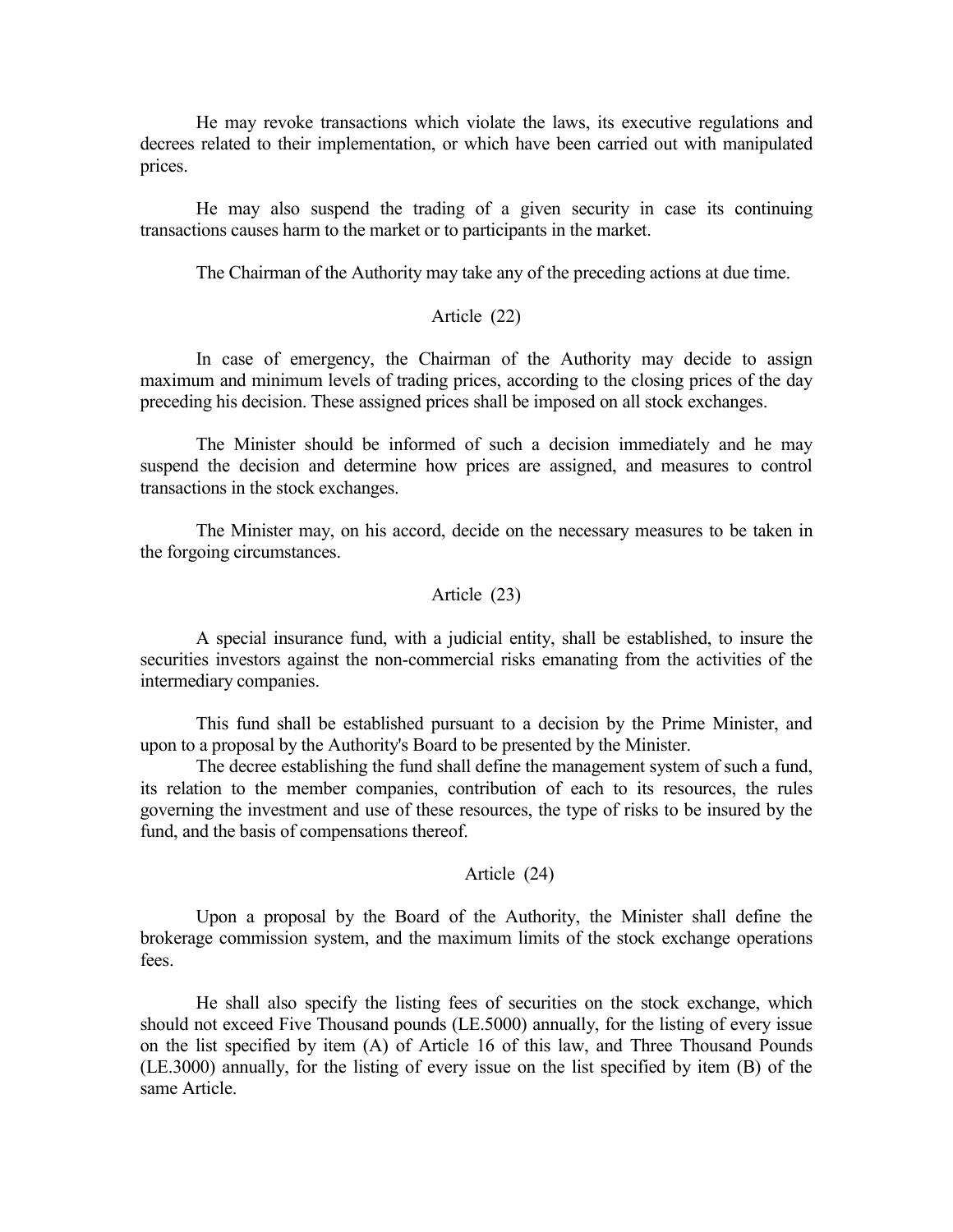Listing of the securities issued by the government shall not be subject to these fees.

### Article (25)

 The existing stock exchanges in Cairo and Alexandria shall continue to operate with their present judicial status, as specified at the date of enactment of this law. The rules governing their administration, and their financial affairs, shall be subject to a Presidential Decree.

 Until such a decree is issued, the prevailing administrative and financial systems being applied in the two stock exchanges at the date indicated in the preceding paragraph shall remain applicable.

### Article (26)

 Upon the proposal of the Board of the Authority, the Minister may approve the establishment of stock exchanges, having private judicial status, and in which one or more types of securities may be listed and traded. The Executive Regulations shall stipulate the rules governing the organization of such exchanges, and the trading operations therein.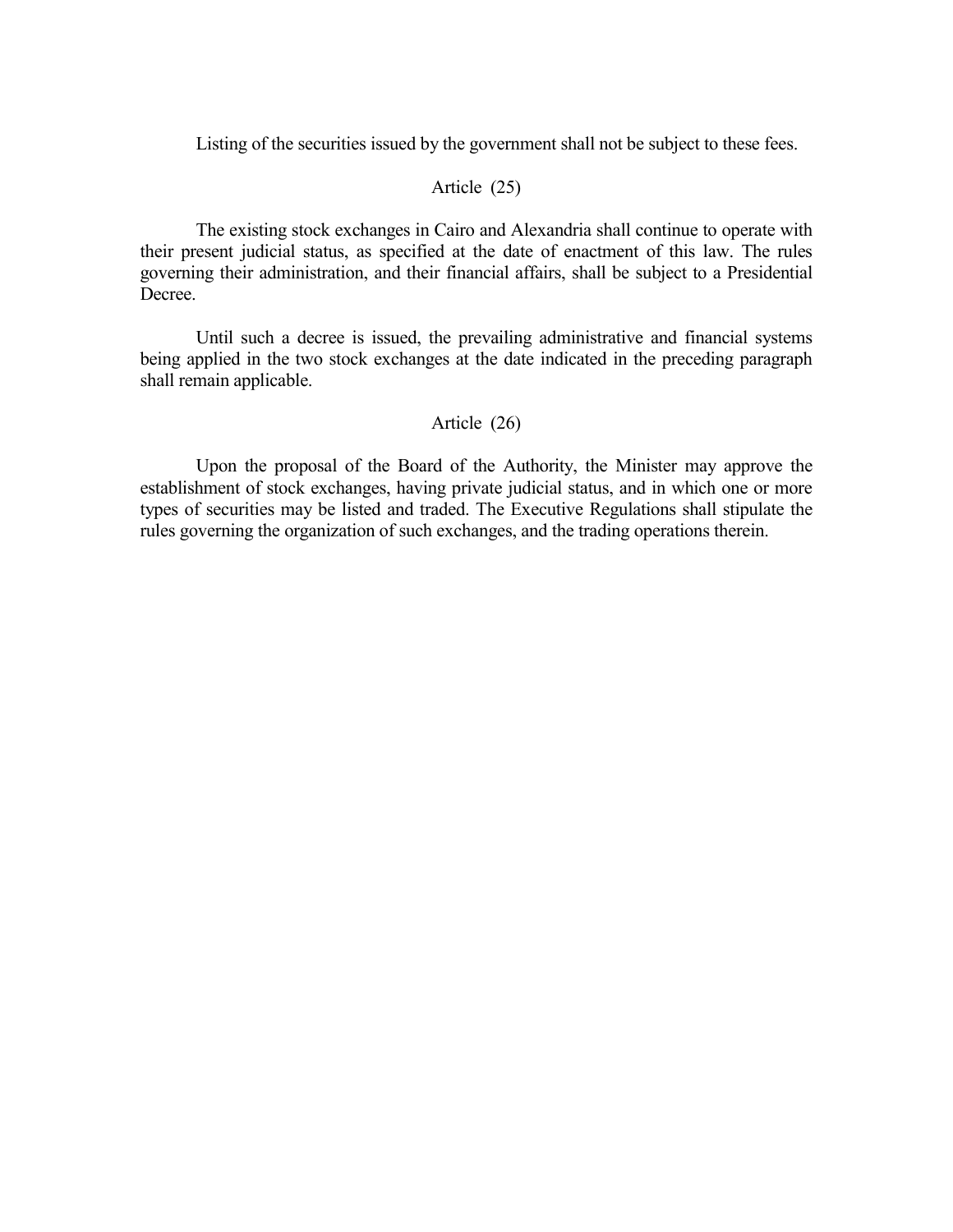### CHAPTER THREE

### <span id="page-15-0"></span>SECURITIES INTERMEDIATION COMPANIES

### SECTION ONE

#### General Provisions

### Article (27)

The provisions of this chapter shall be applicable to all **securities intermediation** companies, being the companies that are engaged in one or more of the activities, which  $include^8$  the following:

- Underwriting and promotion of securities
- Establishing companies which issue securities, or sharing their capital increase
- Venture capital
- Clearance and settlement
- Formation and management of portfolios, and formation of investment funds (mutual funds)
- Brokerage in securities

The Minister, upon approval by the Board of the Authority, may include other activities related to securities intermediation.

Applications for the incorporation of these companies shall be submitted to the Authority. The Executive Regulations shall stipulate the rules and procedures governing their establishment, and the rules governing their business, and the practices pertaining to such activities.

### Article (28)

The activities specified in the previous article shall not be carried out without the Authority's Licensing and Registration in the registry maintained by the Authority for this purpose.

The Authority shall issue its acceptance or refusal decision within a maximum of 60 days, starting from the date of receiving full documentation. In case the application is

 $\overline{a}$ 

<sup>8</sup> These activities are not limited to the listed ones.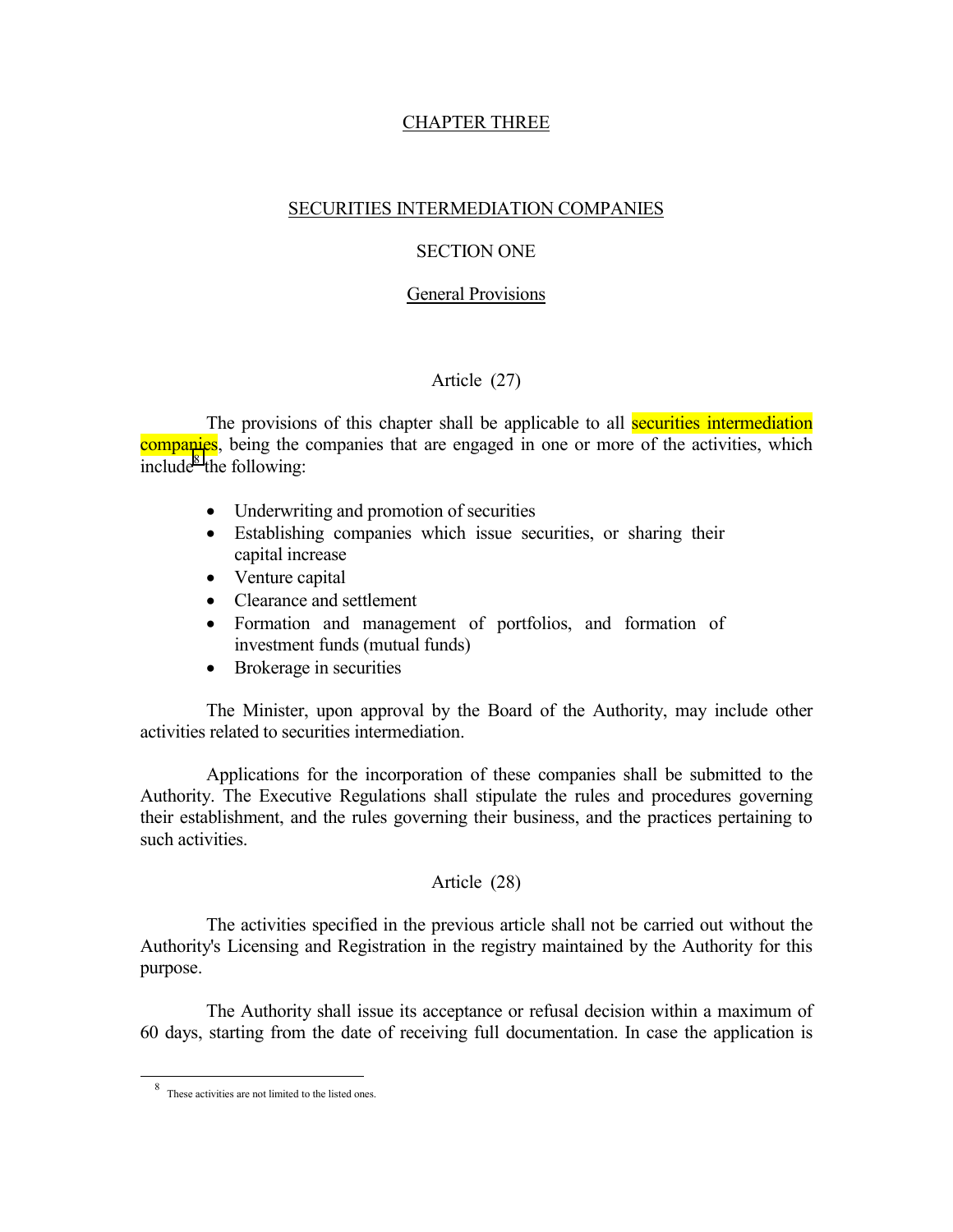refused, the decision must give reasons of refusal. Contesting such a decision should be made to the Contesting Committee specified in chapter five of this law.

The Executive Regulations shall stipulate the licensing rules and procedures, and the licensing fees shall not exceed Ten Thousand Pounds (LE.10,000).

The Authority Board of Directors shall establish the Licensing Format and Registry Data.

The Chairman of Authority may suspend any of the activities, which are governed by the provisions of this law, if they are carried out without a license. Such a decision may include the closure of the place through administrative measures, at which such activities are carried out.

# Article (29)

For licensing purposes, and in accordance with the preceding article, the following conditions are to be met:

- 2. The application should be made by joint-stock, or partnership limited by company shares.
- 3. Such companies are established for one or more of the purposes described in article 27 of this law.
- 4. The issued capital of the company and its paid-up capital at incorporation shall not be less than the minimum amount specified by the Executive Regulations and subject to the type and purpose of the company.
- 5. Managers of such companies should have the experience and the technical qualifications required to conduct the business as specified by The Authority Board of Directors in this respect;
- 6. Payment of an insurance amount to be specified by the Authority Board of Director, including the rules and procedures governing its use, replenishment, deduction there from the management of its proceeds and the reimbursement thereof.
- 7. Any of the founders, managers, and board members of the company should not have been convicted, during the past five years prior to the license request, in any misdemeanor or felony related to honor or integrity, or in any of the crimes specified by the provisions of company and commercial laws, and in adjudication of bankruptcy, unless such a person has been rehabilitated.

Article (30)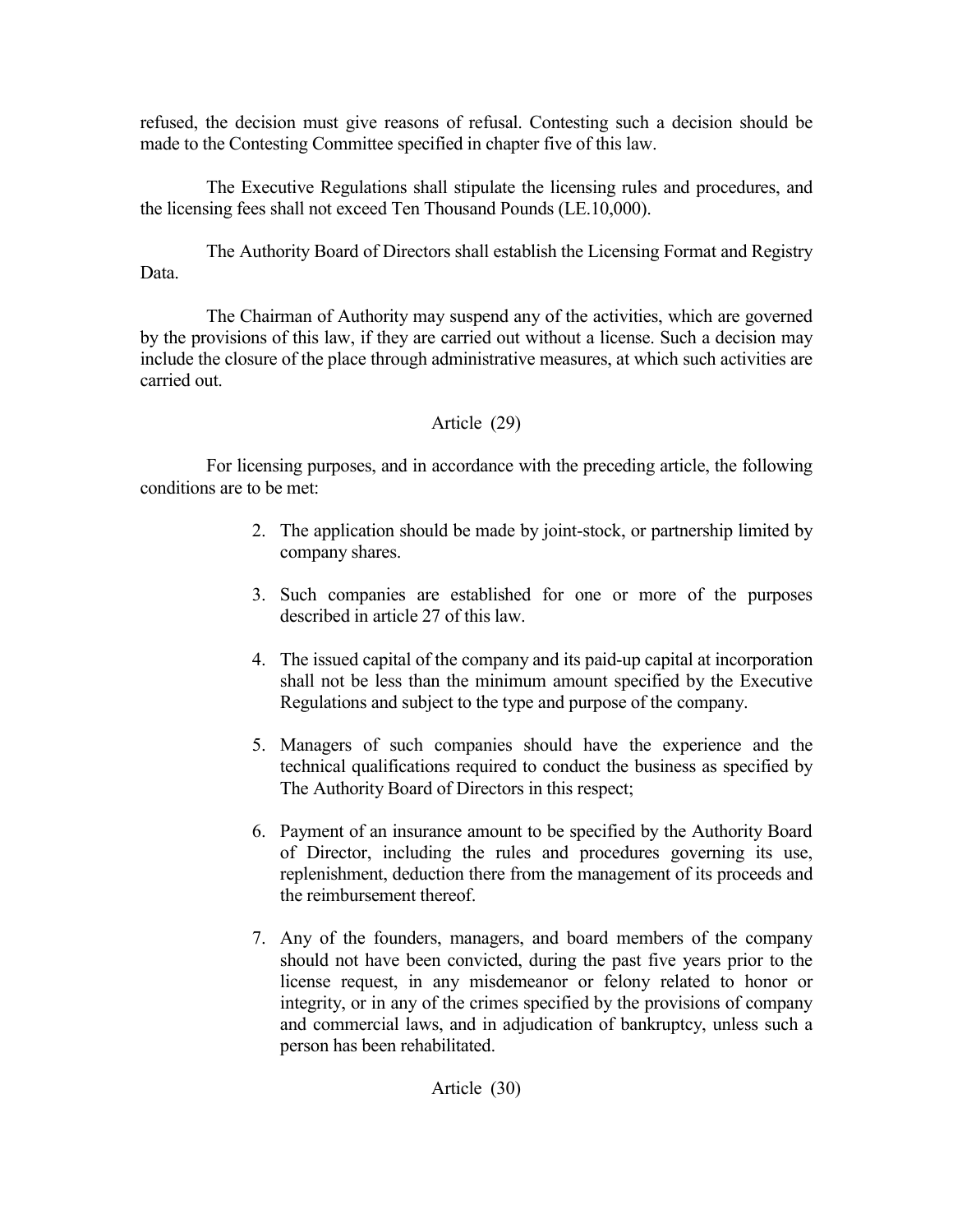Activities of the company may be suspended in case of violating the provisions of this Law, its Executive Regulations, and the executive decisions of The Board of Authority in implementation of the law, and in case the company loses any of the license conditions and does not remove the causes of such violation after being notified, or fulfilling all licensing conditions within the time limit and terms, defined by the Chairman of the Authority.

A relevant decree should be issued by the Chairman of the Authority, specifying the reasons of suspension, limiting the suspension to a period not to exceed thirty days, and specifying the measures to be taken during the suspension period. The company shall be notified in writing of such a decision either by hand or by registered mail with an acknowledge receipt. The decision shall also be published in two daily and widely circulated newspapers at the expense of the company.

If the company does not remove such causes within the time limit indicated, the Chairman shall submit the case to the Authority's Board for the revocation of the company's license.

### Article (31)

The Authority's Board of Directors may take any of the following measures in case of an emerging danger affecting the stability of the securities market, or the company's shareholders interest, or the interest of the people who are dealing with such a company:

- Give an admonition to the company.
- Prevent the company from performing part or all of its licensed activities.
- The company's chairman is called upon to convene a board meeting at the premises of the Authority to look into the violations made by the company of law, and to take necessary measures to remove it. One or more officials representing the Authority should attend the meeting.
- Appointing an observer on the board of the company for a period to be specified by the Authority's Board, and he shall take part in the discussions of the board and record his opinion on the decisions taken.
- Dissolve the board of the company and appoint commissioner to manage the company temporarily until a new board is appointed in accordance with the governing laws in this respect.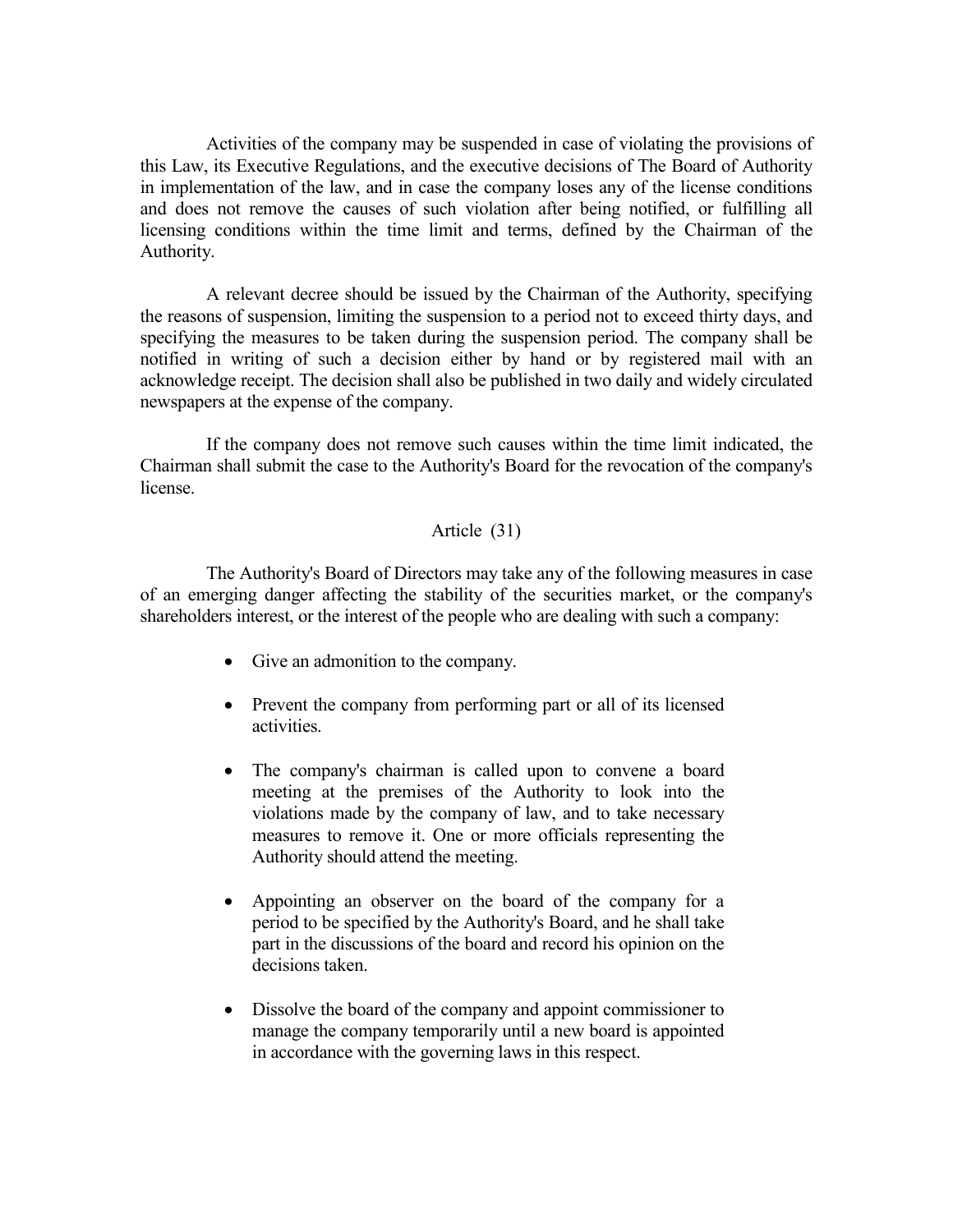• Obligate the infringing company to increase the amount of insurance paid.

### Article (32)

Contesting the decisions stipulated in the previous articles, should be made to the contesting committee which is established by chapter five of this Law, within 15 days from the date of notifying the concerned party.

An appeal to cancel such decisions cannot be considered before contesting these decisions along the lines of preceding article.

#### Article (33)

No company is allowed to discontinue its activities or suspend its operations without prior approval from the Authority's Board which shall insure that the company has cleared its liabilities vis-à-vis others, and in accordance with the rules and procedures stipulated by the Board.

### Article (34)

Every person who carries out any of the activities specified in article (27) at the date of enactment of this Law should comply with the provisions of the Law and its executive decisions within six months from the date of promulgating The Executive Regulations.

The Authority's Board of Directors may extend this period for another six months.

### Section Two

#### Investment Funds

### Article (35)

 Investment Funds could be established with the aim of investing the savings in securities, within the limits and in accordance with the rules stipulated by the Executive Regulations.

 The Authority Board may license the Investment Fund to invest in other forms of movable capital, or other investment avenues, in accordance with the rules and conditions stipulated by the Executive Regulations.

 The Investment Fund should be incorporated as a joint-stock company, the capital of which should paid in cash. The majority of the Fund's board members should not be from its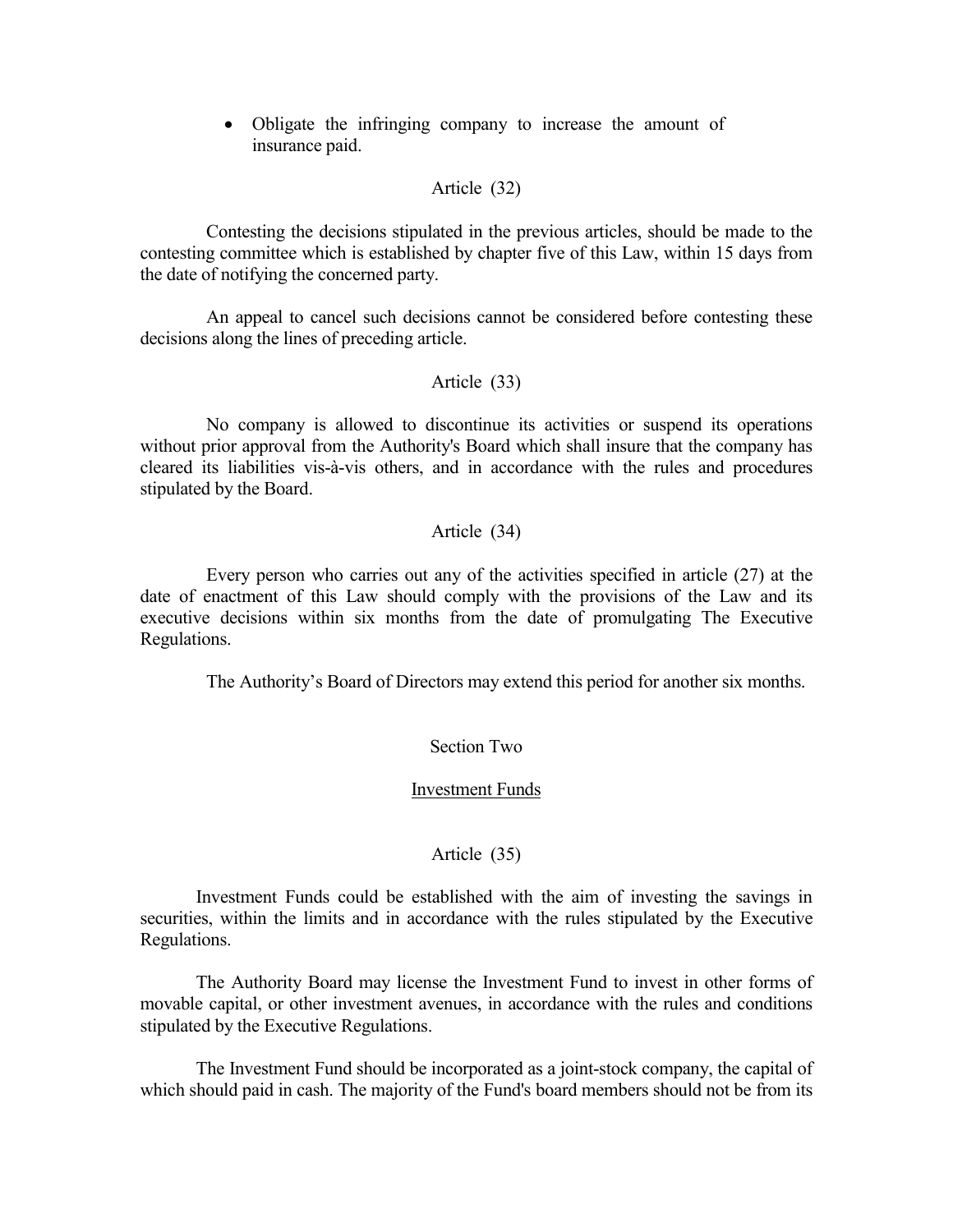investors, or from those who are affiliated to the Fund, or those who are associated with it, or beneficiaries of such Fund.

 The Fund should contract the management of its activities to a specialized entity, in accordance with the rules set by the Executive Regulations.

### Article (36)

 The statute of the Investment Fund should specify the ratio between its paid-in capital and the investor's subscription, which shall not exceed the ratio specified by the Executive Regulations.

 The Fund shall issue securities in the form of Investment Certificates, holders of which shall be sharing the Fund's investment returns.

 Subscription in these certificates shall be made through one of the banks to be authorized by the Minister for this purpose.

 The Board of the Authority shall specify the procedures of issuing these certificates, redemption of their value, the data it should contain therein, and the rules governing its listing and trading on the stock exchange.

### Article (37)

 The Fund, when offering Investment Certificates for public subscription, should provide a prospectus including the following additional information:

- The investment policies.
- The dividends distribution manner and how the capital gains are being dealt with.
- Name and business history of the entity proposed to manage the Fund's investment.
- Method of periodical valuation of the Fund's assets and the procedure of redeeming the investment certificates.

### Article (38)

 All the securities held by the Fund shall be deposited in one of the banks that are under the supervision of the Central Bank of Egypt. Such a custodian bank shall not own or hold shares in the company of the Fund, or the company that is managing its investments.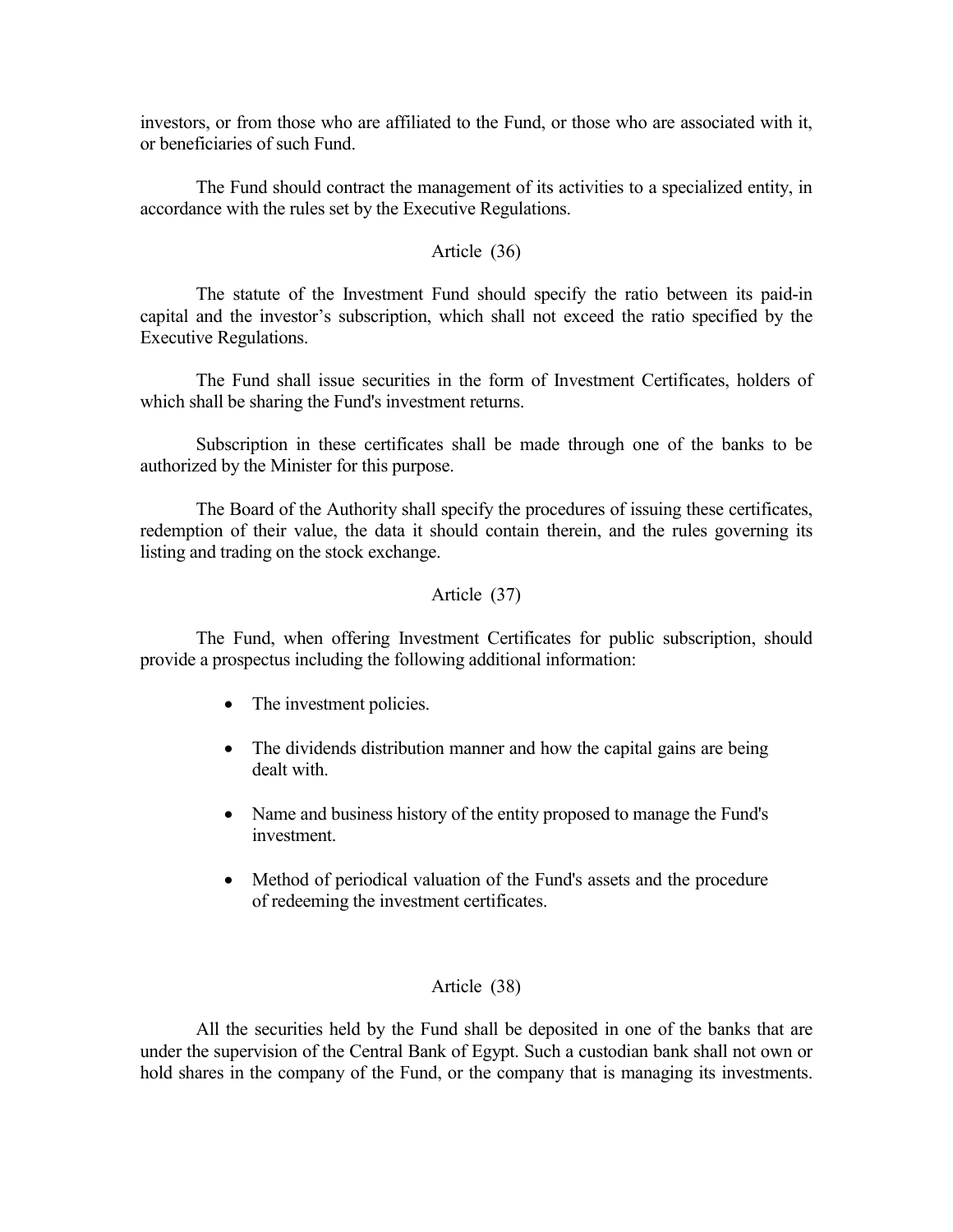The Fund shall provide the Authority with a statement identifying such securities, on the Form prepared by the Authority's Board, and verified by the custodian bank.

### Article (39)

 The Chairman of the Authority should be notified of the decisions of appointing the board members and the directors of the Fund, together with all other related information within thirty days from the date of taking such decisions. The notification should be made on the relevant format prepared by the Authority.

 The Authority's Board, in order to protect the Fund's investors, may decide to exclude any of the Fund's board members, or its directors by way of a decree specifying the reasons of such an action.

 Concerned parties may contest such a decision to the contesting committee specified in chapter five of this law, within 60 days from the date of notifying them of the decision.

### Article (40)

 The Fund shall be audited by two auditors who shall be chosen from those registered in a special registry maintained by the Authority, and prepared in consultation between the Authority and the Central Auditing Organization. A single auditor cannot audit more than two Funds at the same time. The provisions of Article 6 of this law shall govern the Investment Fund even if it is not offering its securities for public subscription.

### Article (41)

 Banks and Insurance Companies, after being licensed by the Authority, and in agreement with the Central Bank and the Egyptian Authority for Insurance Control, as the case may be, may carry out the activities of Investment Funds. The Executive Regulations shall stipulate the licensing procedures and the rules and terms governing the conduct of such business as well as its supervision by the Authority.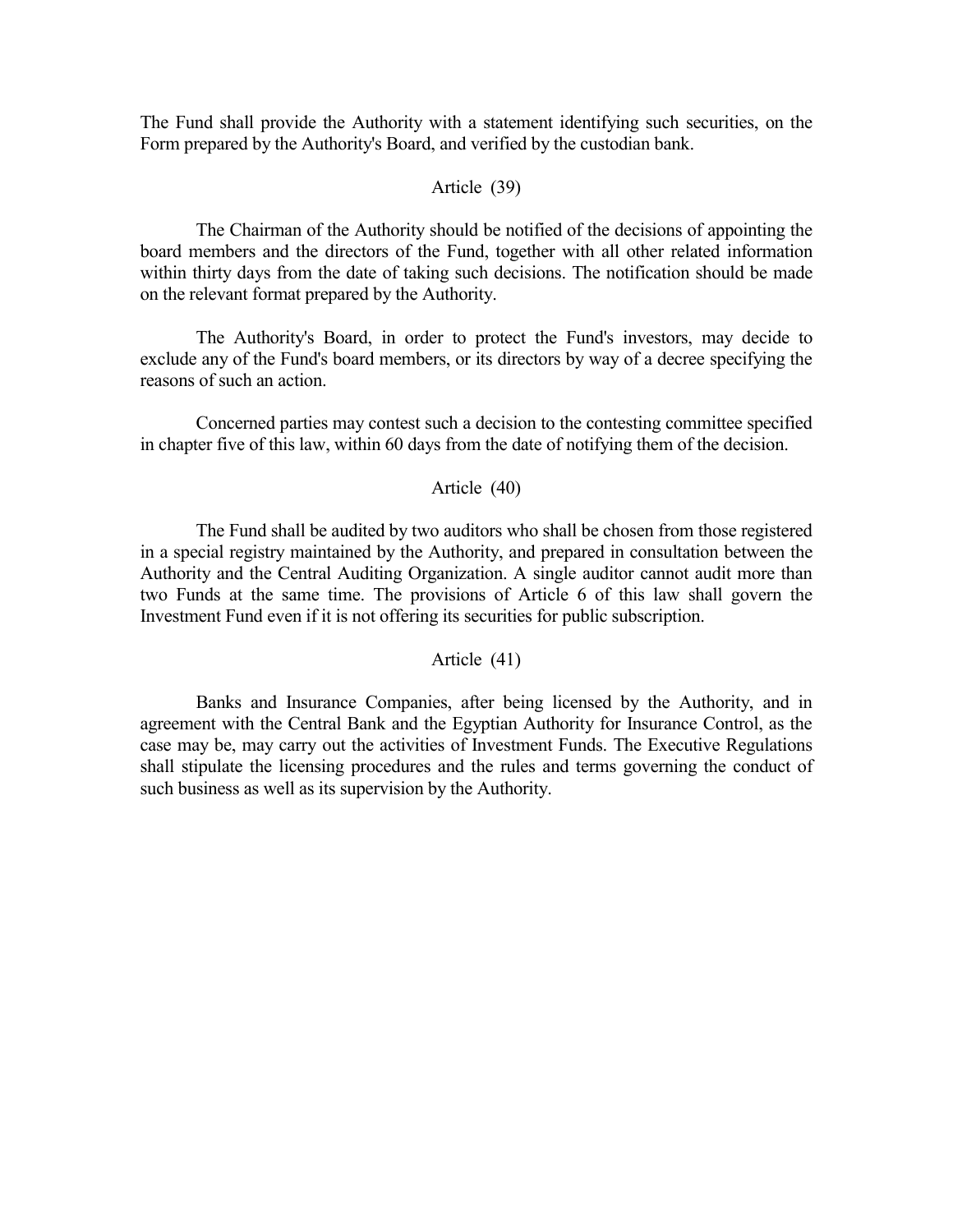### CHAPTER FOUR

### CAPITAL MARKET AUTHORITY

### Article (42)

<span id="page-21-0"></span> The Capital Market Authority is a public authority having a judicial status, responsible to the Minister of Economy and Foreign Trade, with its head office in the city of Cairo. The Authority may establish branches and offices in and outside the country by proposal from its Board Directors and approval of the Minister.

### Article (43)

 The Authority, in addition to other duties assigned to it by any other legislation, shall be responsible for the implementation of this law and its Executive Regulations, and shall take the necessary measures to achieve its objectives, in particular:

- Regulate and develop the capital market. The Authority should be consulted in decisions and legislative proposals related to the capital market.
- Organize and supervise training programs for persons working, or willing to work in the capital market.
- Supervise the provision and publication of adequate information and data on the capital market, and ensure the accuracy of such information and data.
- Control the capital market to ensure that transactions in securities are carried out on sound basis and are not defected by any fraud, swindle, deception, exploitation, manipulation or speculative practices.
- Take necessary measures to monitor the implementation of this law and its executive decisions.

### Article (44)

The Board of Directors is the authority responsible for conducting the Authority's affairs. Decisions of the Board in this respect are final. It may adopt such decisions as may deem necessary to achieve the objectives for which the Authority has been established, and in particular shall:

> • Formulate the policy guidelines for conducting the Authority's duties, and related plans and programs.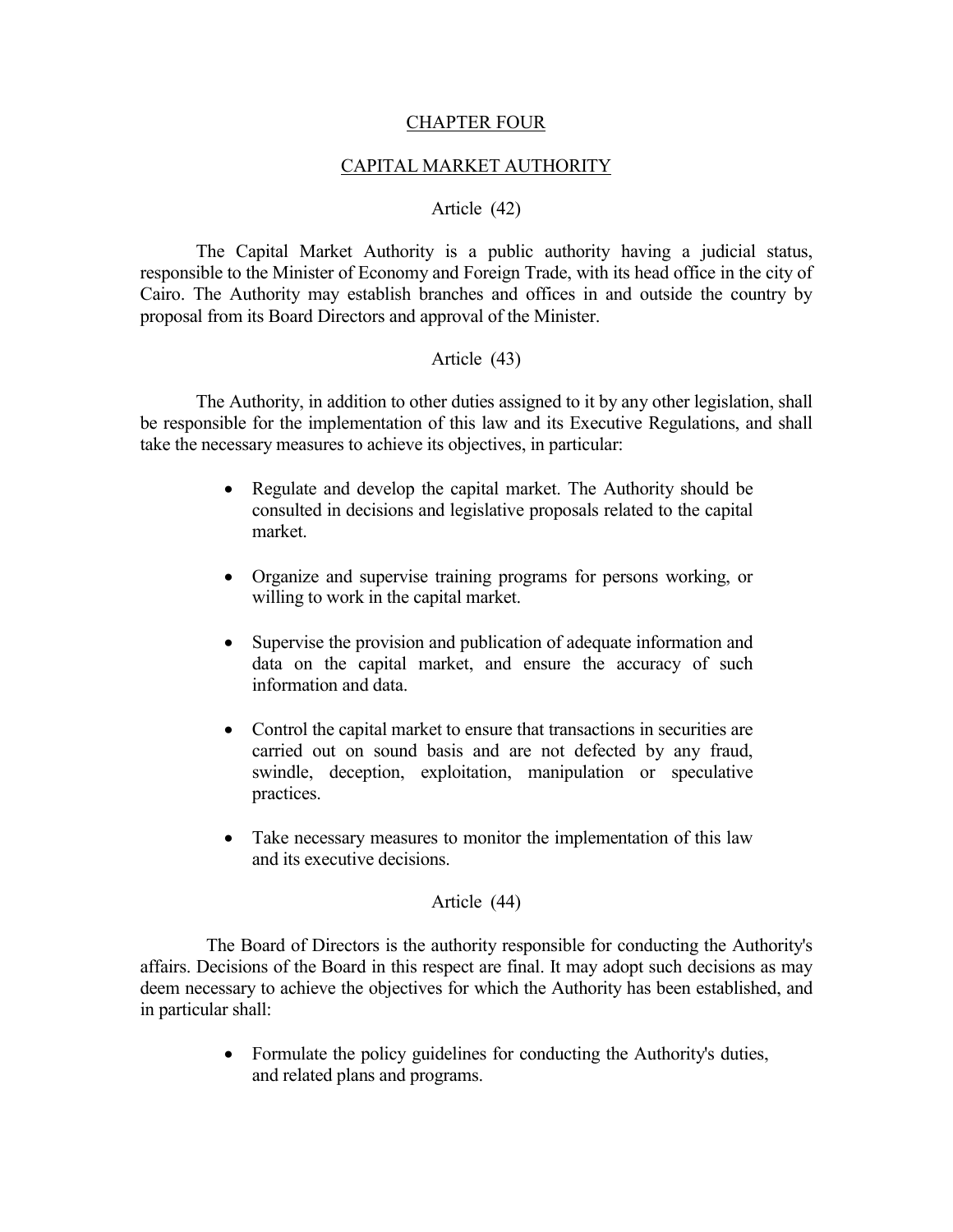- Specify supervisory and inspection rules over companies governed by the provisions of this law.
- Determine fees to be charged for the services provided by the Authority.
- Define the rules and regulations governing the use of experts and the seeking of consultancy services that would assist the Authority to perform its functions.
- Approve the annual budget of the Authority.

The Board shall be assigned, in managing the Authority, the responsibilities which are specified by law 73 of 1976.

 The Board may delegate to one or more of its members, the authorization to carry out a specific task.

### Article (45)

 The Board of Directors shall be formed of the Chairman of the Authority as President, The Deputy Chairman as Vice President, The Deputy Governor of the Central Bank as Member, and four experienced members to be appointed for two renewable years. The Prime Minister upon the suggestion of the Minister shall determine their remunerations.

 The Chairman and Deputy Chairman of the Authority shall be appointed and their remuneration determined by a Presidential decree for three years renewable for further terms.

### Article (46)

 The chairman of the Authority shall be responsible for the management of the Authority, and shall represent it before juridical bodies and other parties, and he may delegate some of his responsibilities to one or more of the senior managers.

### Article (47)

The financial resources of the Authority shall be made up of:

- 1. Appropriations allocated by the State.
- 2. Fees levied by the Authority pursuant to the provisions of this law.
- 3. Charges for services provided by the Authority.
- 4. Fines stated by the provisions of this law.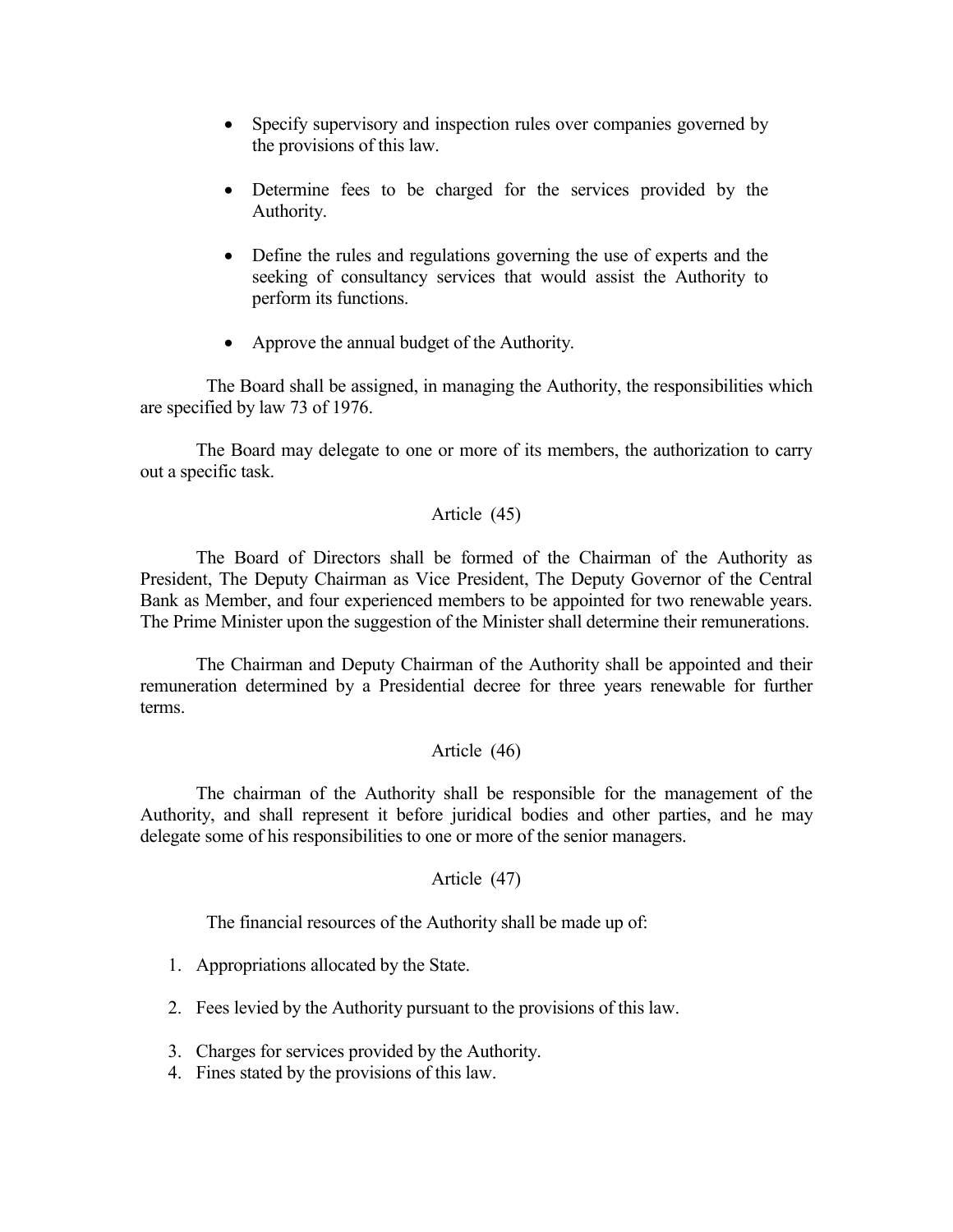5. National and international loans and grants as approved by the Board, and authorized by the authorities concerned.

### Article (48)

 The Authority shall have an independent budget, and its fiscal year will begin and end as that of the state's fiscal year. The Authority shall open a special bank account in which it shall deposit the proceeds of charges of fines, fees, services fees and other revenues. The balance of such account shall be carried forward to the following year. The Authority's Financial Regulations shall set the rules governing the use of such an account, provided that what is used of the proceeds of such account shall be reflected in the revenues and expenses of the Authority's budget and financial statement.

#### Article (49)

 The staff of the Authority who shall be named by a decree by the Minister of Justice in agreement with the Minister shall be vested with judicial powers in order to prove the actions that are committed in violation of this law, its Executive Regulations and executive decrees. In pursuance of their assignment they shall have access to the registers, books, documents and information in the company's office, the stock exchange and other offices where these documents may exist. Executives in charge of management of such entities shall provide them with statements, abstracts and copies of documents as they may require.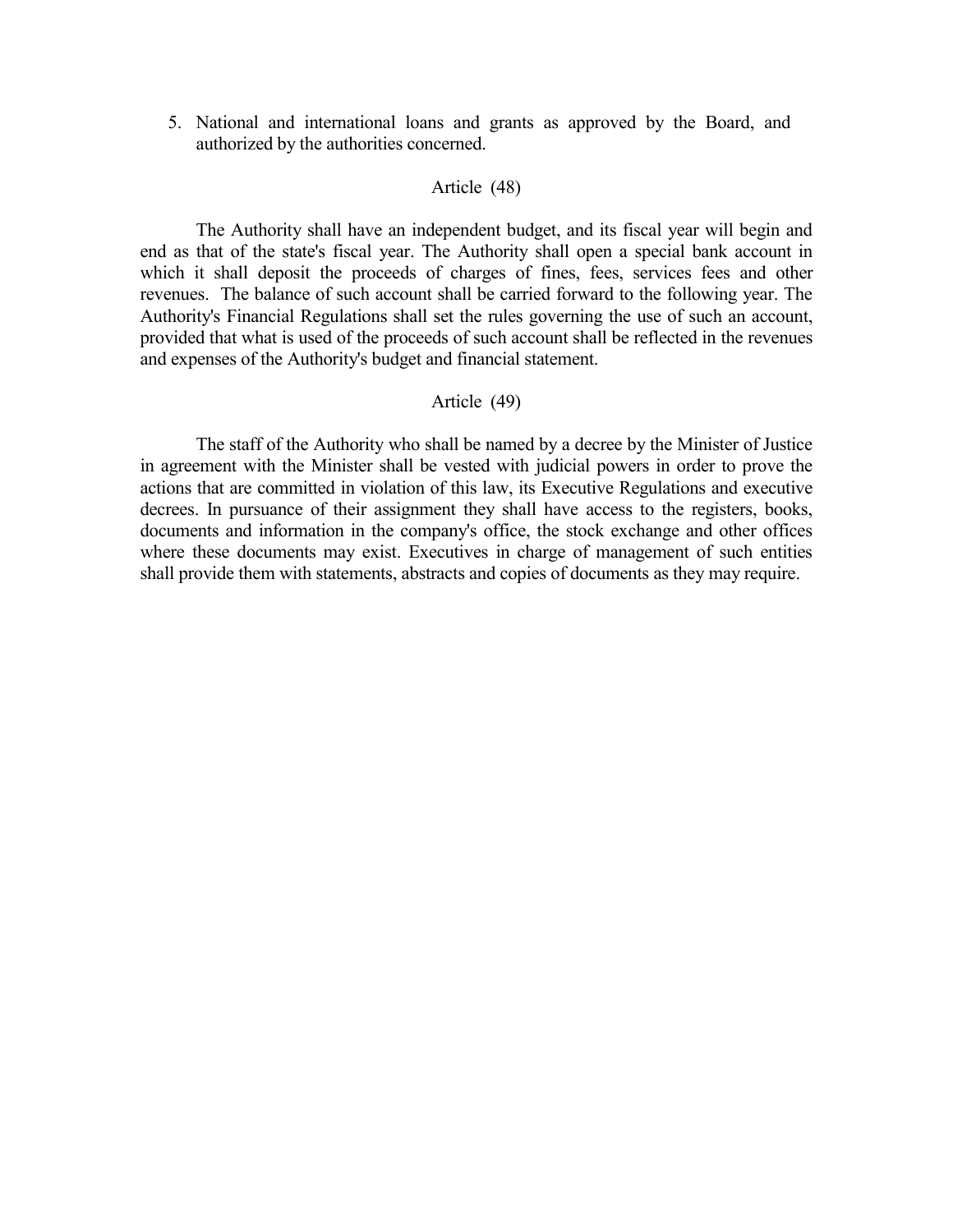#### CHAPTER FIVE

#### SETTLEMENT OF DISPUTES

#### Article (50)

<span id="page-24-0"></span> By a decision of the Minister, a contesting committee shall be formed and headed by a deputy chairman of the state council including membership of two counselors from the state council to be chosen by its chairman, one senior official of the Authority to be chosen by its chairman and an expert to be chosen by the Minister.

#### Article (51)

 The contesting committee specified in the preceding article, shall be responsible for the examination of complaints lodged by concerned parties against administrative decisions taken by the Minister or the Authority in pursuance to the provisions of this Law, its Executive Regulations and the related executive decrees.

 Unless otherwise specified by the provisions of this law, the time for administrative contest shall be within thirty days from the date of notification or knowledge of it.

 The Executive Regulations shall specify the contesting procedure. The decision of the committee shall be final and enforceable. Appeals to the Court to revoke administrative decisions cannot be made before it is contested.

#### Article (52)

 All disputes arising from the implementation of this law in connection with dealings in securities shall be only adjudicated by means of arbitration.

 The Arbitration Council shall be formed by a decree by the Minister of Justice, and shall be presided by a deputy chairman of the Courts of Appeal. Members shall be two arbitrators, one for each party of the dispute. If there are several parties in the dispute, they will have to choose one arbitrator.

 Appeals to review the decisions of such a council shall be made to the competent Court of Appeal.

 In all cases, decisions of the Arbitration Council shall be final and enforceable, unless otherwise suspended by the court of appeal.

Article (53)

 The chairman of the Arbitration Council shall, within ten days from the date the disputers having appointed their arbitrators, set the date and place for the session. The office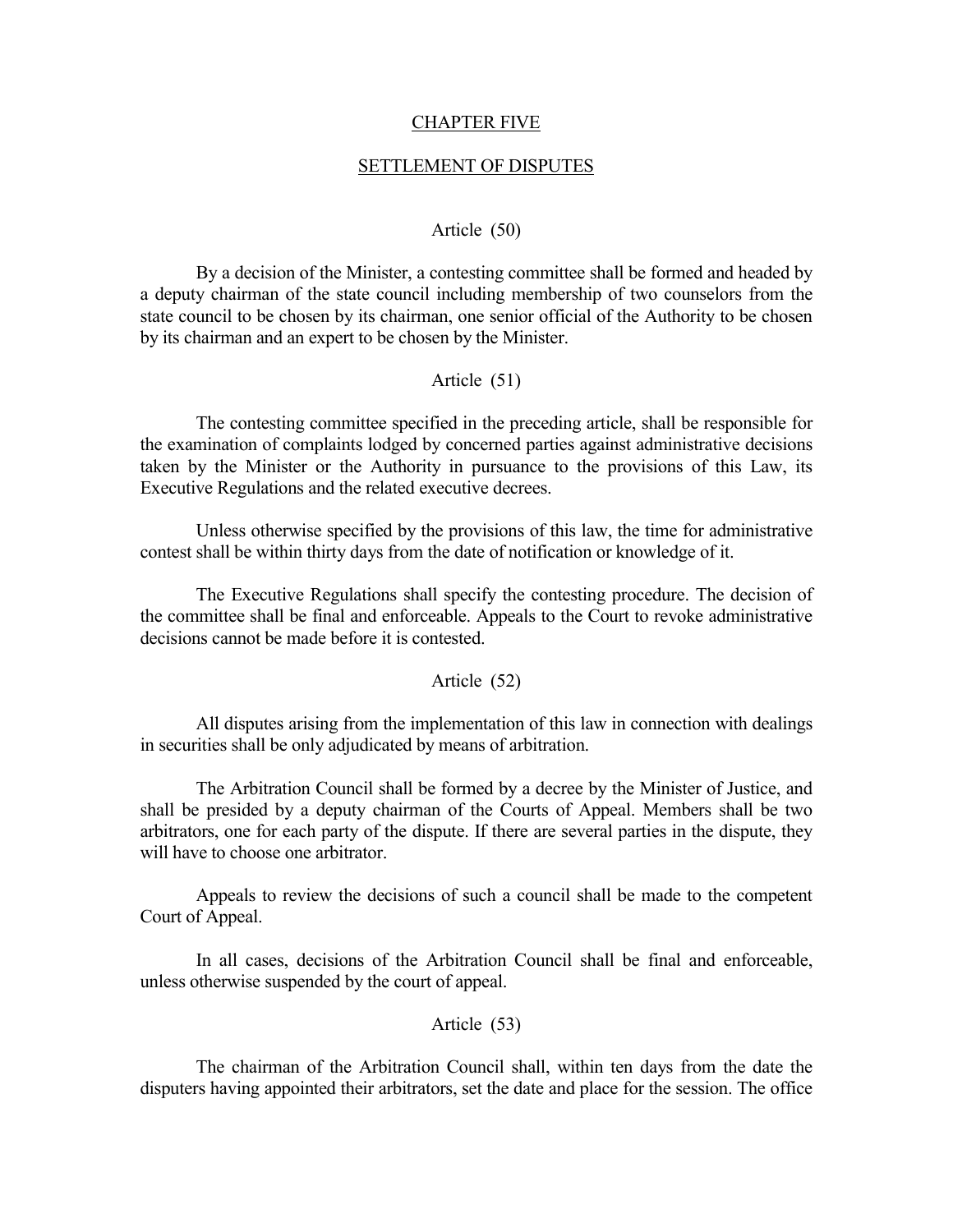of arbitration shall notify the disputers of the date and the place at least one week beforehand.

### Article (54)

 The arbitration office shall use wireless and express registered mail as means of communications with the parties concerned.

### Article (55)

 The Arbitration Council shall examine the disputed case as soon as possible without being restricted by the regulations of the Civil and Commercial Procedure law except where it relates to the guarantees and basic principles of litigation and should conclude its decisions not exceeding 30 days.

### Article (56)

 If a party to the dispute fails to appear before the Arbitration Council after being advised of the time and the place of the session, the council of arbitration may give judgment on the case in absentia.

### Article (57)

 The application for arbitration should indicate the names of the disputers, their legal counselors, name of the arbitrator on their behalf, the subject of dispute and requests of the plaintiff. Supporting documents should be attached to the request together with the receipt of payment of the arbitration fees.

### Article (58)

 An Arbitration Office shall be established at the Authority, with the responsibility of receiving and registering dispute applications. The Office is to notify, within one week from the date of receiving the application, the other party by sending a copy of the application so that they may appoint an arbitrator within two weeks from the date of receipt. If such a period elapsed without notifying the office of the name, capacity and address of their appointed arbitrator, the Minister of Justice shall appoint an arbitrator on their behalf.

#### Article (59)

 The arbitration fees shall be governed by the rules for judicial fees as per the civil articles, at a maximum of LE.100,000 (one hundred thousand).

#### Article (60)

The decision of the Arbitration Council shall be taken by majority votes.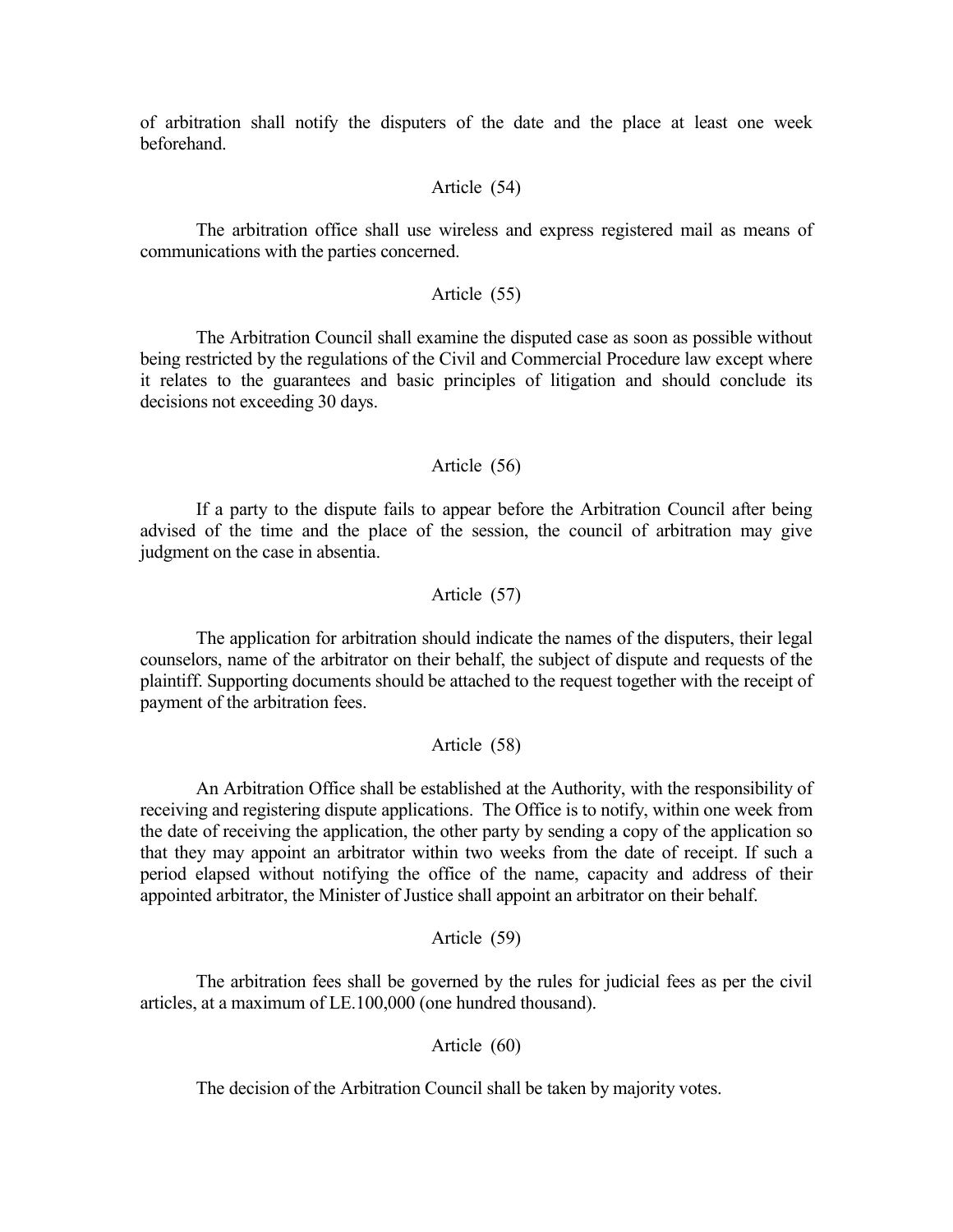The decision should be made in writing and should particularly include a brief of the statements of all the contesting parties and their documentation, reasons for arbitration judgment, text thereof, and the date and place of promulgation. The chairman and the secretary of the Arbitration Council shall sign the judgment, and have it filed at the Arbitration Office which shall notify the contesting parties of such filing.

 The Arbitration Office shall provide the party to which the arbitration judgment was in its favor, with a copy of the judgment, with an attachment stating the wording for enforcement.

### Article (61)

 All disputes relating to the enforcement of judgment should be brought in front of the Arbitration Council that promulgated it.

### Article (62)

 The Executive Regulations shall stipulate the rules governing the remuneration and expenses of arbitrators and the Contesting Committee members.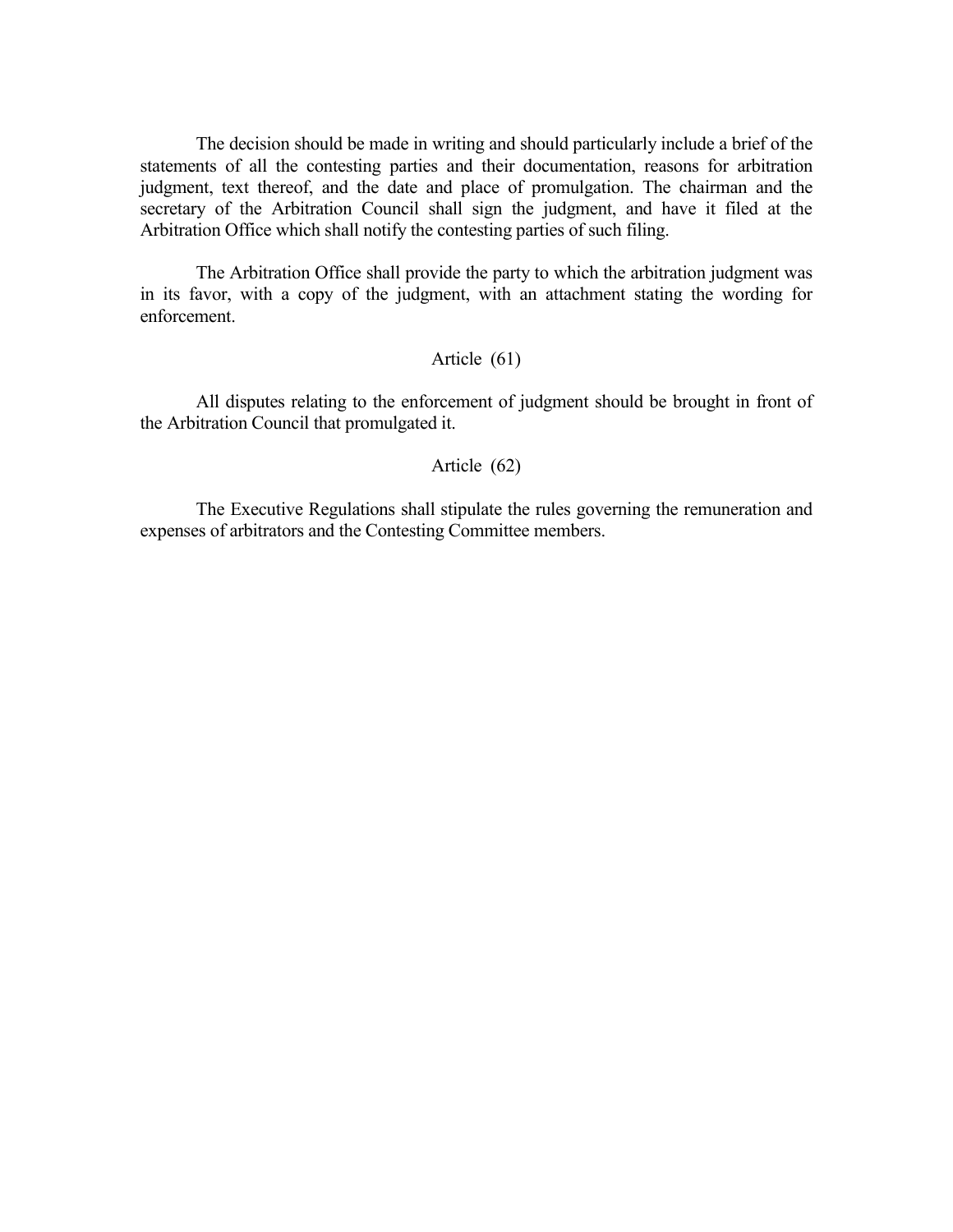### CHAPTER SIX

### PENALTIES

### Article (63)

<span id="page-27-0"></span> Without prejudice to any severer penalty stipulated in any other law; imprisonment for a term not exceeding five years, and/or a fine of not less than Fifty Thousand Pounds (LE.50000), and not exceeding One Hundred Thousand Pounds (LE.100000); shall be applied in the following cases:

- 1) Any person engaging in activities governed by the provisions of this law, without being licensed.
	- 1. Any person offering and selling securities in violation of this law.
	- 2. Any person stating intentionally material misstatements in a prospectus, incorporation documents, licensing applications, or in any other reports, documents, and company public announcements, or using information in violation of the provisions of this law, or altering such information after being certified by the Authority or presented to it.
	- 3. Any person who intentionally publishes material misstatements on securities being subscribed for through an agency that is licensed to receive public subscriptions.
	- 4. Any person committing forgery of company records, stating intentionally material misstatements or untrue facts in the company records, or submitted misstated reports to the general assembly.
	- 5. Any person quoting artificial price of a security, or conducting a false transaction, or attempted by fraud to affect market prices.
	- 6. Any person who lists securities on the stock exchange in violation of this law.

#### Article (64)

 Without prejudice to any severer penalty stipulated in any other law; imprisonment for a term not less than two years, and a fine of not less than Twenty Thousand Pounds (LE.20,000), and not exceeding Fifty Thousand Pounds (LE.50,000), or either penalty, shall be inflicted on any person who divulges a secret, which is in his possession by virtue of his duties under government by the provisions of this law, or has benefited, he, his spouse and his children, from insider information of his work, or who used material misstatement, or omitted any material information in reports, submitted by him, to the extent that it affects the results contained in such reports.

#### Article (65)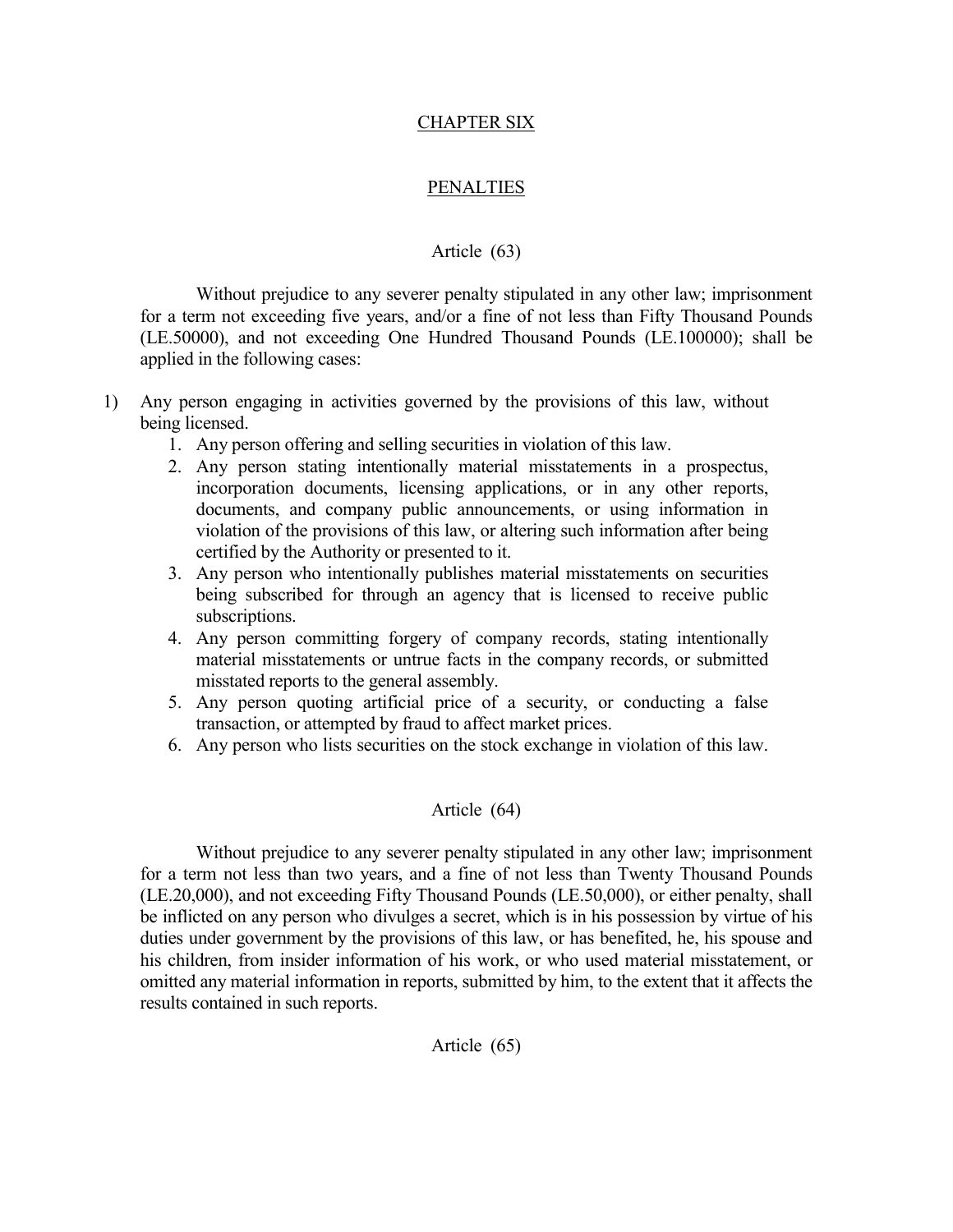Without prejudice to any severer penalty stipulated in any other law, any person who violates the provisions of articles 6, 7, 17, 33, and 39, and the second paragraph of article 49 of this law, shall be liable to penalties of imprisonment, and a fine of not less than Twenty Thousand Pounds (LE.20,000), and not exceeding Fifty Thousand Pounds (LE.50,000), or by either penalty.

#### Article (66)

 Any body that disposes of securities contrary to the provisions of this law shall be liable to a fine not less than Five Thousand Pounds (LE.5,000) and not to exceed Ten Thousand Pounds (LE.10,000).

 The manager of the company who contravenes the provisions of Article 8 of this law shall be liable to the same penalty stipulated in the preceding paragraph.

#### Article (67)

 Without prejudice to any severer penalty stipulated in any other law, whoever contravenes any of the rules stipulated in the Executive Regulations of this law shall be liable to a fine not less than Two Thousand Pounds (LE.2,000) and not to exceed Ten Thousand Pounds (LE.10,000).

### Article (68)

 The responsible manager of the company shall be liable to the penalties that are specified in the provisions of this law for violations committed.

The funds of the company shall, in all cases, warrant the payment of the fines ruled.

#### Article (69)

 In addition to the penalties covered by preceding articles, the penalty of depriving one from exercising the profession, or conducting the business about which the crime was committed, may be inflicted for a period not to exceed three years.

Such a penalty shall be inflicted in case of repetition.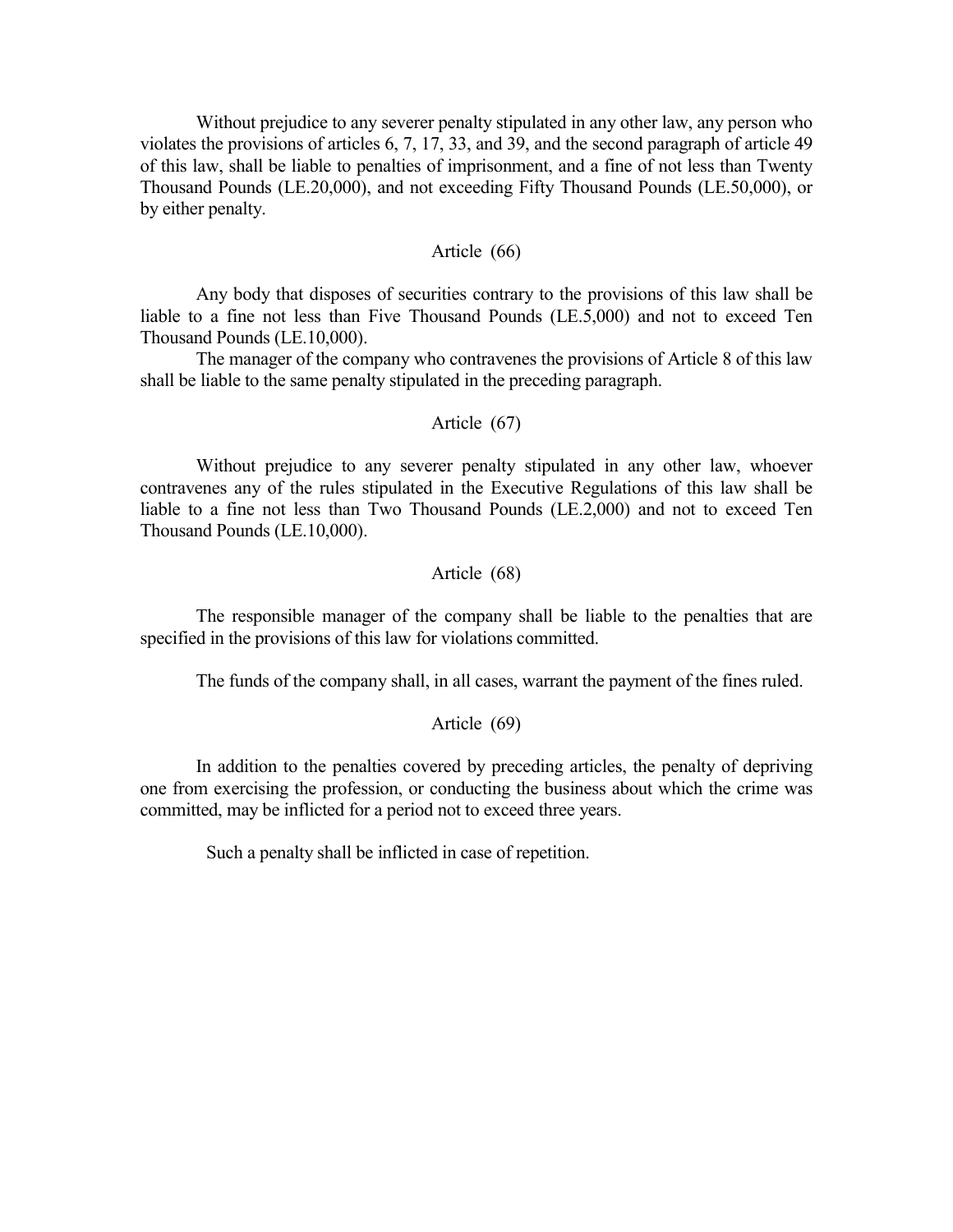#### Chapter Seven

#### ACCESS TO DOCUMENTS, AND FEES

# Article  $(70)$ <sup>9</sup>

<span id="page-29-0"></span> Every concerned person shall have the right to submit an application to the Authority to have access to documents, registers, reports and minutes relating to the company, and obtain information, or authenticated copies thereof, against payment of fees amounting to One Hundred Pounds (LE.100) for each document, or a statement in case of viewing, and Two Hundred Pounds (LE.200) for each copy thereof.

### Article (71)

 Application for access to, or obtaining a copy of, documents or statements, shall be submitted to the Authority, together with the receipt of payment of the stipulated fees. Application shall indicate the capacity of the applicant, the document, or statement the applicant wishes to view, or obtain a copy thereof, and the purpose for which it is to be used.

 The Authority may reject the application if the perusal of statements, or copies applied for, would cause harm to the company, or prejudice the public interest or the interest of investors.

### Article (72)

 The company, which is incorporated according to the provisions of this law, shall pay to the Authority an incorporation fee of one per thousand of its issued capital, with minimum amount of Five Thousand Pounds (LE.5,000), and a maximum amount of Fifteen Thousand Pounds (LE.15,000), and an annual charge for the services rendered by the Authority of two percent of the company's issued capital, at a minimum amount of One Thousand Pounds (LE.1,000), and a maximum amount of Five Thousand Pounds  $(LE.5,000).$ 

Article  $(73)$ <sup>10</sup>

 $\overline{a}$ 

<sup>9</sup> Amended by Law No. 10 issued on March 23, 1995. See amendment in page 28

10 Amended by Law No. 10 issued on March 23, 1995. See amendment in Annex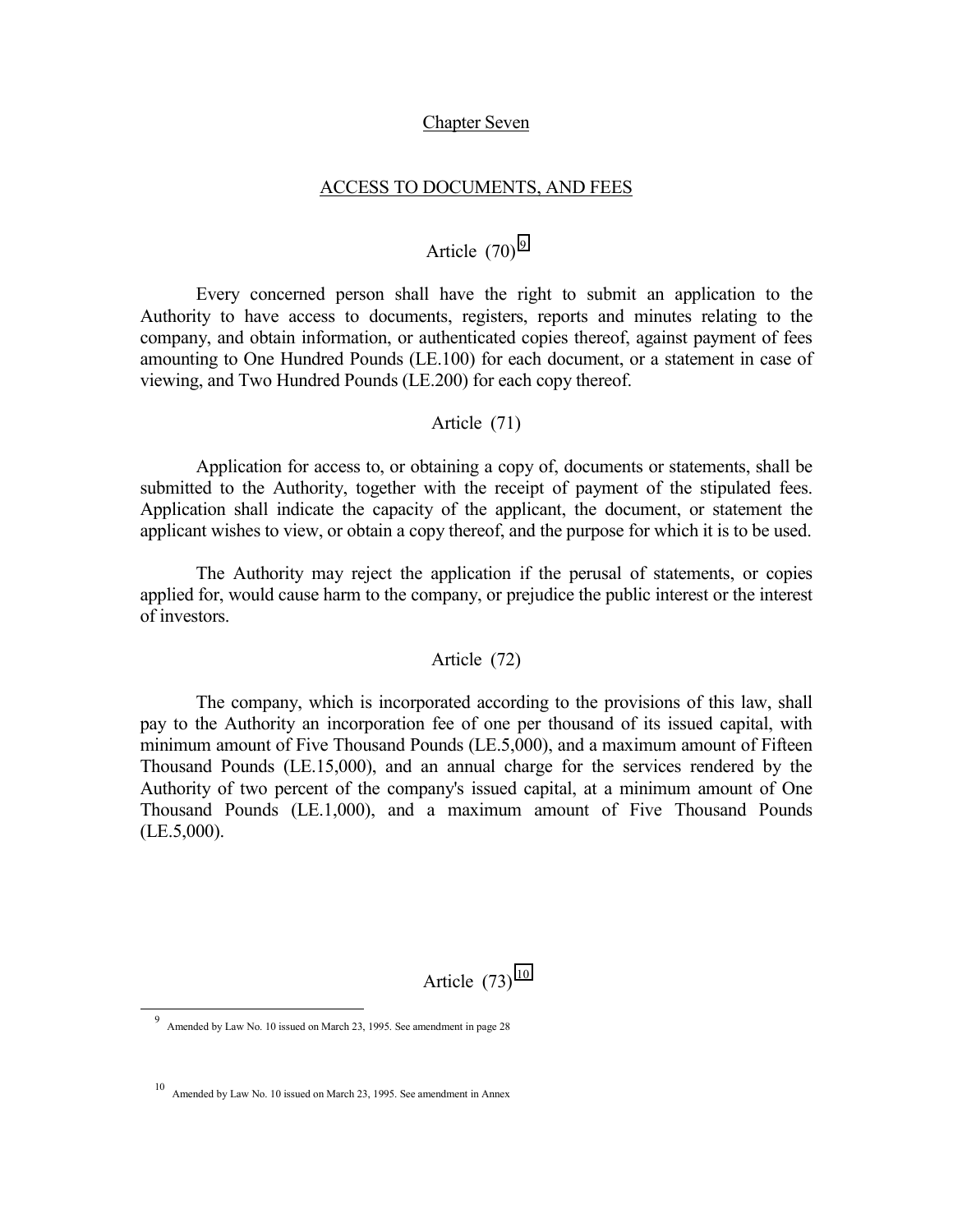Companies which issue securities, shall pay to the Authority a fee of one per thousand of the value of each issue, with a maximum amount of Ten Thousand Pounds (LE.10000)